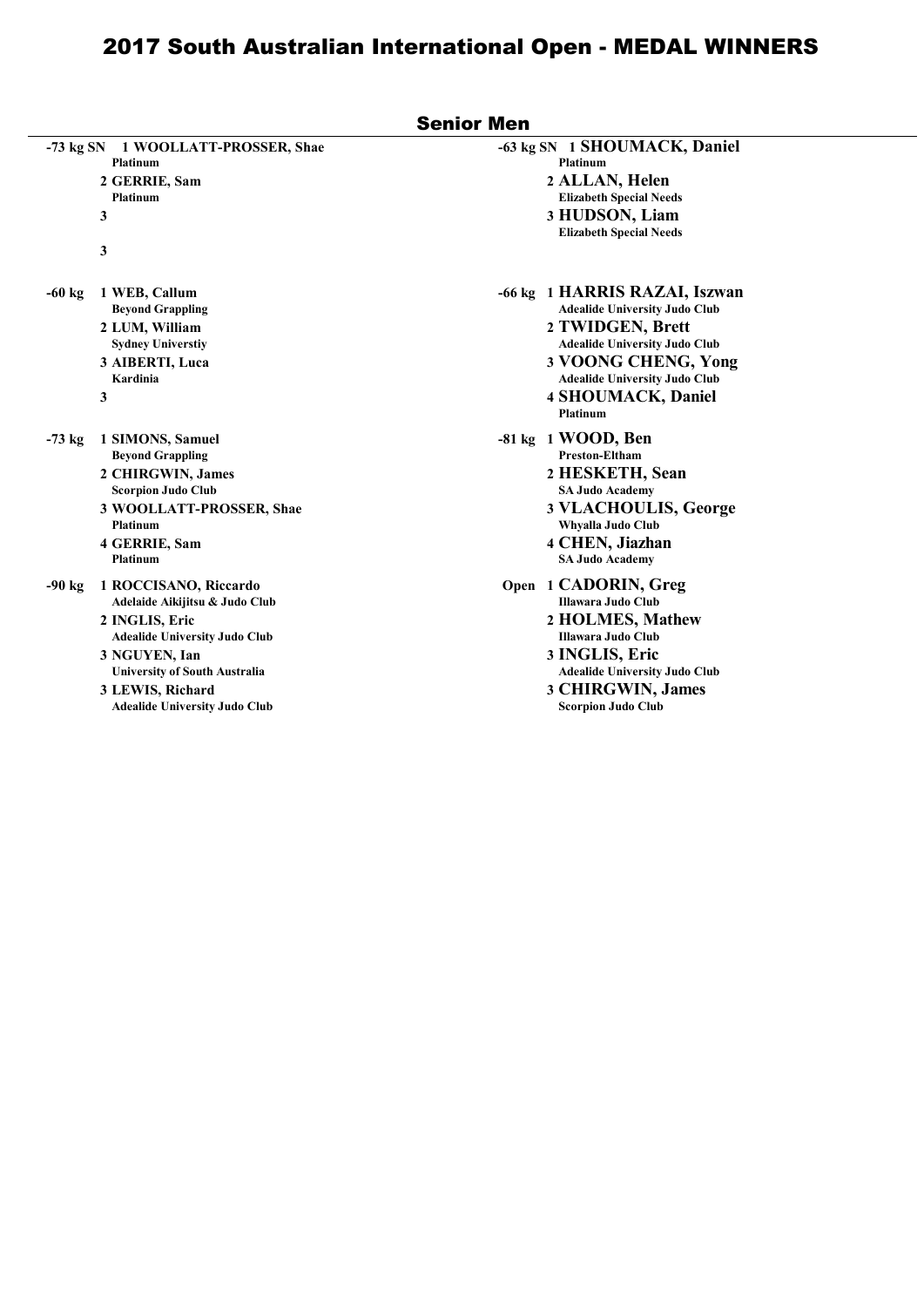|        | <b>Senior Women</b>                                                                                               |                                                                                                 |  |  |  |  |  |
|--------|-------------------------------------------------------------------------------------------------------------------|-------------------------------------------------------------------------------------------------|--|--|--|--|--|
| -52 kg | 1 TRINH, Amy<br><b>University of South Australia</b><br>2 MEYER, Amy<br><b>Universtiy of New South Wales</b><br>3 | -63 kg 1 ROSITANO, Luisa<br><b>SA Judo Academy</b><br>2 BURCH, Sophie<br>Port Augusta Judo Club |  |  |  |  |  |
|        | 3                                                                                                                 |                                                                                                 |  |  |  |  |  |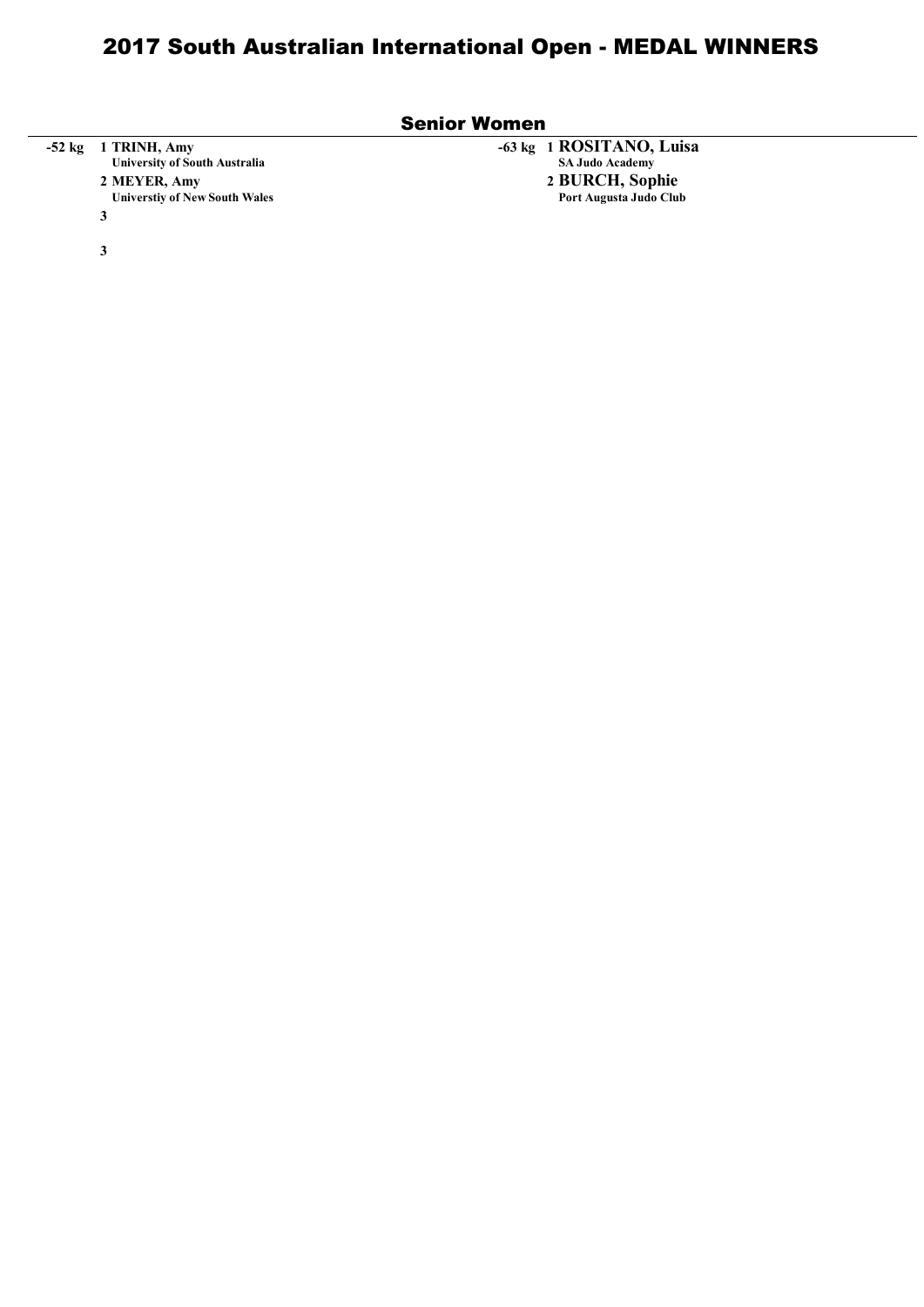|          | <b>Junior Men</b>                                                                                                                                                               |                                                                                                  |  |  |  |  |  |  |
|----------|---------------------------------------------------------------------------------------------------------------------------------------------------------------------------------|--------------------------------------------------------------------------------------------------|--|--|--|--|--|--|
| $-60$ kg | 1 WEB, Callum<br><b>Beyond Grappling</b><br>2 AIBERTI, Luca<br>Kardinia<br>3<br>3                                                                                               | -66 kg 1 SHOUMACK, Daniel<br><b>Platinum</b><br>2 HUDSON, Liam<br><b>Elizabeth Special Needs</b> |  |  |  |  |  |  |
| $-73$ kg | 1 SIMONS, Samuel<br><b>Beyond Grappling</b><br>2 WOOLLATT-PROSSER, Shae<br>Platinum<br>3 O'DONNELL, Pablo<br><b>Western Youth Club</b><br>4 TILBY, Jarred<br>Kangaroo Judo Club | $-81 \text{ kg}$ 1 WOOD, Ben<br>Preston-Eltham<br>2 HALPRIN, Cooper<br><b>SA Judo Academy</b>    |  |  |  |  |  |  |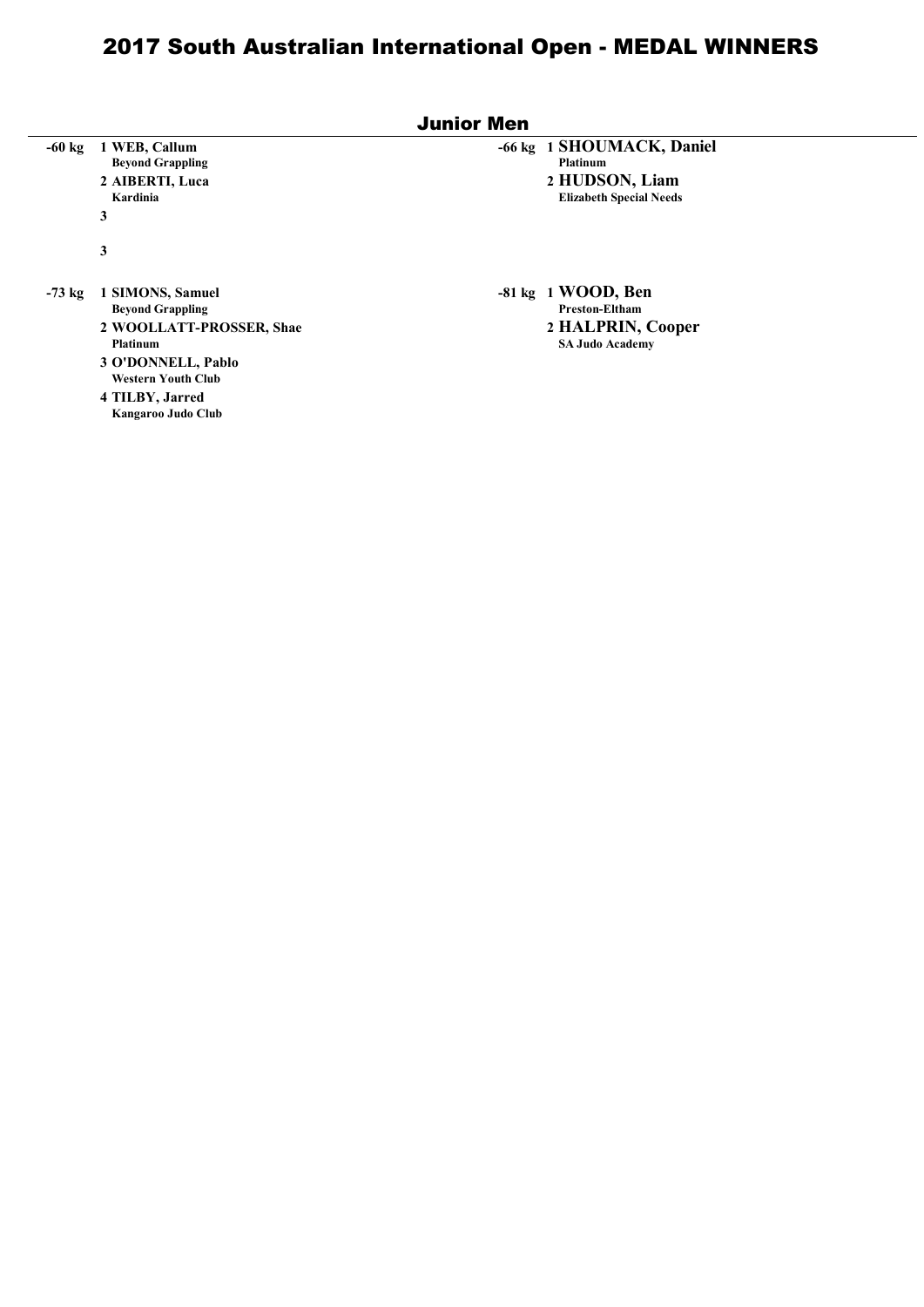|          | <b>Cadet Men</b>                                                                         |                                                                                                      |  |  |  |  |  |  |
|----------|------------------------------------------------------------------------------------------|------------------------------------------------------------------------------------------------------|--|--|--|--|--|--|
| $-66$ kg | 1 MORLEY, Brandon<br>Kazoku Judo Club<br>2 SHOUMACK, Daniel<br><b>Platinum</b><br>3      | 1 TILBY, Jarred<br>$-73$ kg<br>Kangaroo Judo Club<br>2 O'DONNELL, Pablo<br><b>Western Youth Club</b> |  |  |  |  |  |  |
|          | 3                                                                                        |                                                                                                      |  |  |  |  |  |  |
| $-81$ kg | 1 WOOD, Ben<br><b>Preston-Eltham</b><br>2 HALPRIN, Cooper<br><b>SA Judo Academy</b><br>3 |                                                                                                      |  |  |  |  |  |  |
|          | 3                                                                                        |                                                                                                      |  |  |  |  |  |  |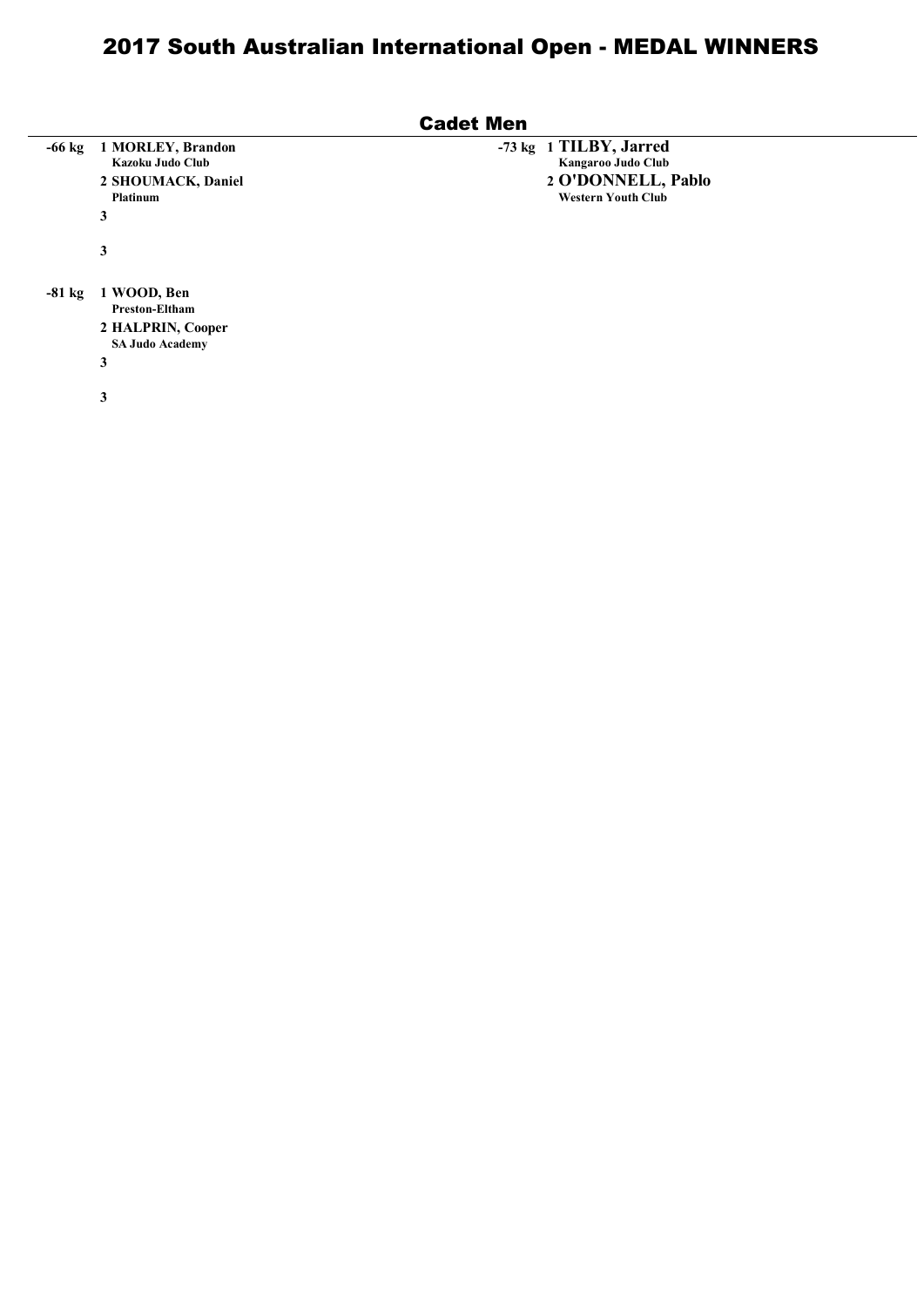|          |                                                                                                                                                                                 | <b>Senior Boys</b>                                                                                                                                                                                |
|----------|---------------------------------------------------------------------------------------------------------------------------------------------------------------------------------|---------------------------------------------------------------------------------------------------------------------------------------------------------------------------------------------------|
| $-46$ kg | 1 FUSIL, Axel<br><b>Platinum</b><br>1 HOBBY, Tara<br>Parafield Gardens JC<br>1 KATIANOS-NEMES, Kosta<br><b>Gawler Judo Club</b><br><b>4 SKANES, Connell</b><br>Kazoku Judo Club | -50 kg 1 GLUSHKOV, Boris<br><b>Platinum</b><br>2 D'COUTO, Francis<br>Lilydale Judo Club<br>2 KATIANOS-NEMES, Kosta<br><b>Gawler Judo Club</b><br>2 MCCULLOCH, Alexander<br><b>SA Judo Academy</b> |
| $-63$ kg | 1 HOBBY, Olivia<br>Parafield Gardens JC<br>2 GETGOOD, Kobey<br><b>Platinum</b><br>3 BRADBURY, Hannah<br>Kazoku Judo Club<br>3                                                   | +66 kg 1 SHOUMACK, Noah<br><b>Platinum</b><br>2 DE KLERK, Hanno<br>Kangaroo Judo Club                                                                                                             |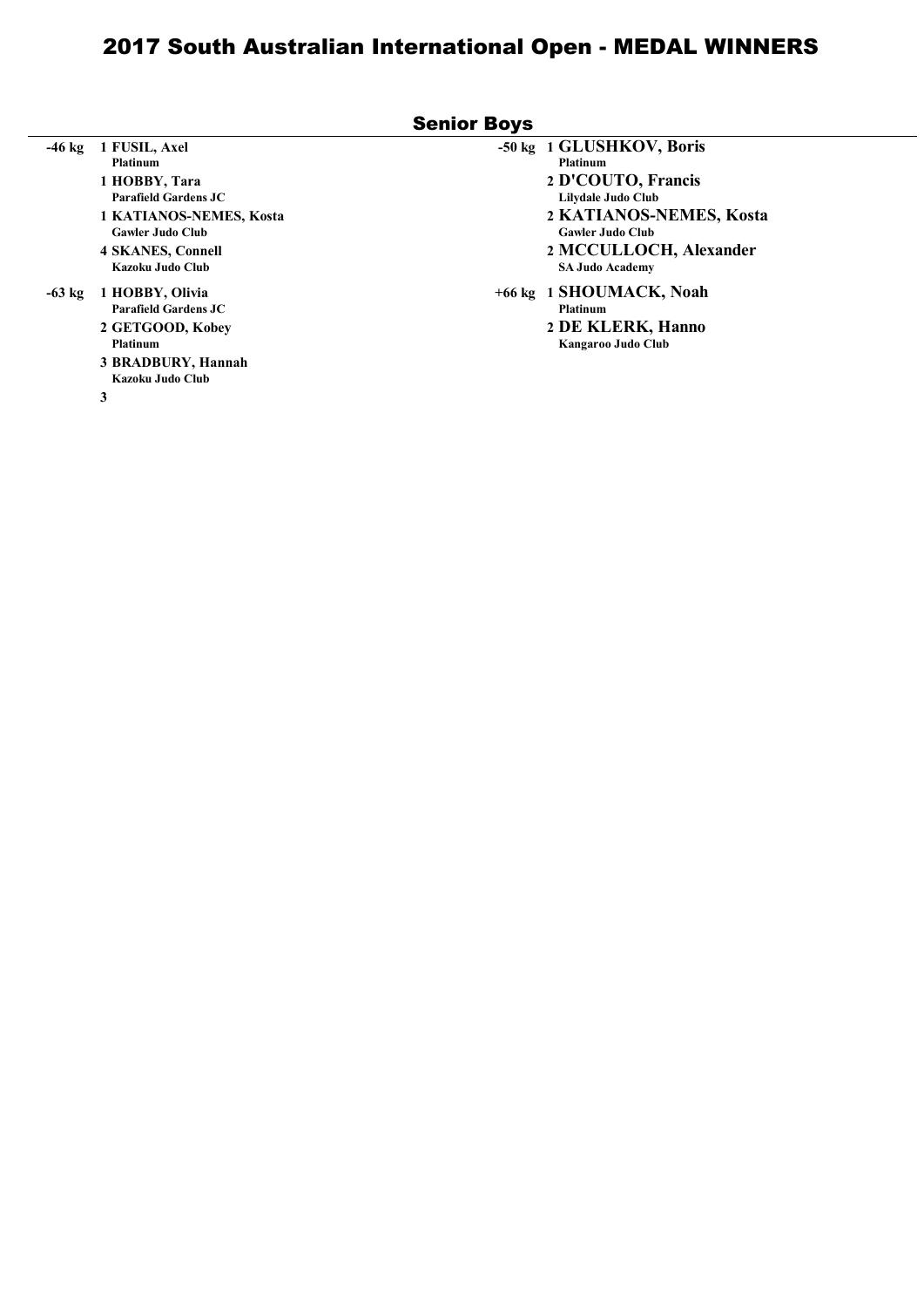| <b>Senior Girls</b> |  |
|---------------------|--|
|---------------------|--|

| -57 kg 1 HOBBY, Olivia      |
|-----------------------------|
| <b>Parafield Gardens JC</b> |
| 2 YVETTE, Web               |
| <b>Beyond Grappling</b>     |
| 3 BRADBURY, Hannah          |
| Kazoku Judo Club            |
|                             |

3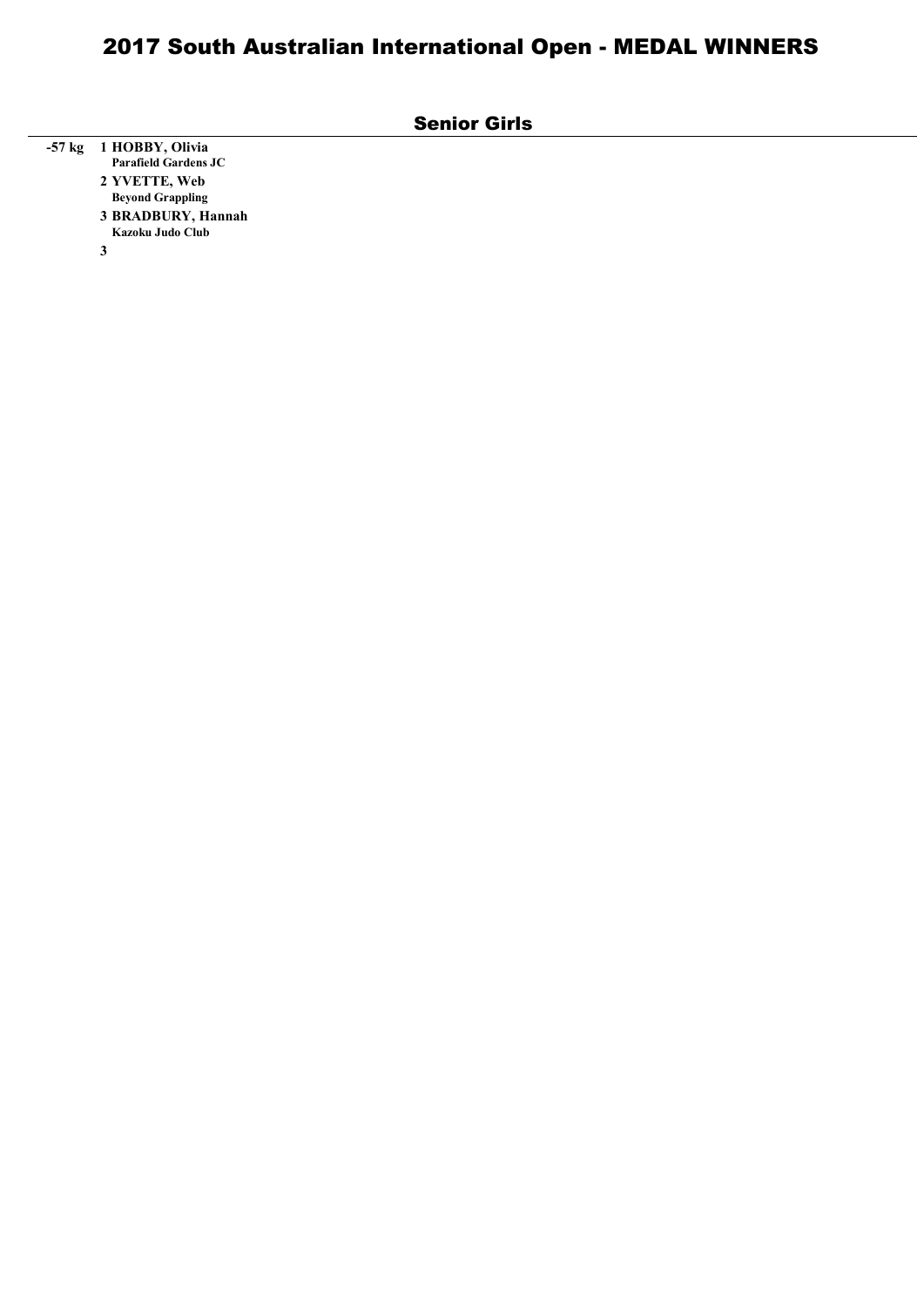|          |                                                                                                                                                                          | <b>Junior Boys</b>                                                                                                                                                                   |
|----------|--------------------------------------------------------------------------------------------------------------------------------------------------------------------------|--------------------------------------------------------------------------------------------------------------------------------------------------------------------------------------|
| $-31$ kg | 1 GLUSHKOV, Alexander<br><b>Platinum</b><br>2 MISSAK, Samuel<br><b>Western Youth Club</b><br>3 GETGOOD, Fraser<br><b>Platinum</b><br>4 AIBERTI, Ede                      | -34 kg 1 KATIANOS-NEMES, Anthony<br><b>Gawler Judo Club</b><br>2 GLUSHKOV, Alexander<br><b>Platinum</b><br>3 MISSAK, Samuel<br><b>Western Youth Club</b><br><b>4 NEWMAN, Timothy</b> |
| $-42$ kg | Kardinia<br>1 GETGOD, Darcy<br><b>Platinum</b><br>2 CADORIN, Nicholas<br>Illawara Judo Club<br>3 AIBERTI, Jules<br>Kardinia<br>4 HANCOCK, Ruby<br>Port Augusta Judo Club | Kangaroo Judo Club<br>+50 kg 1 MCCULLOCH, William<br><b>SA Judo Academy</b><br>2 SIMES, Cameron<br>Parafield Gardens JC                                                              |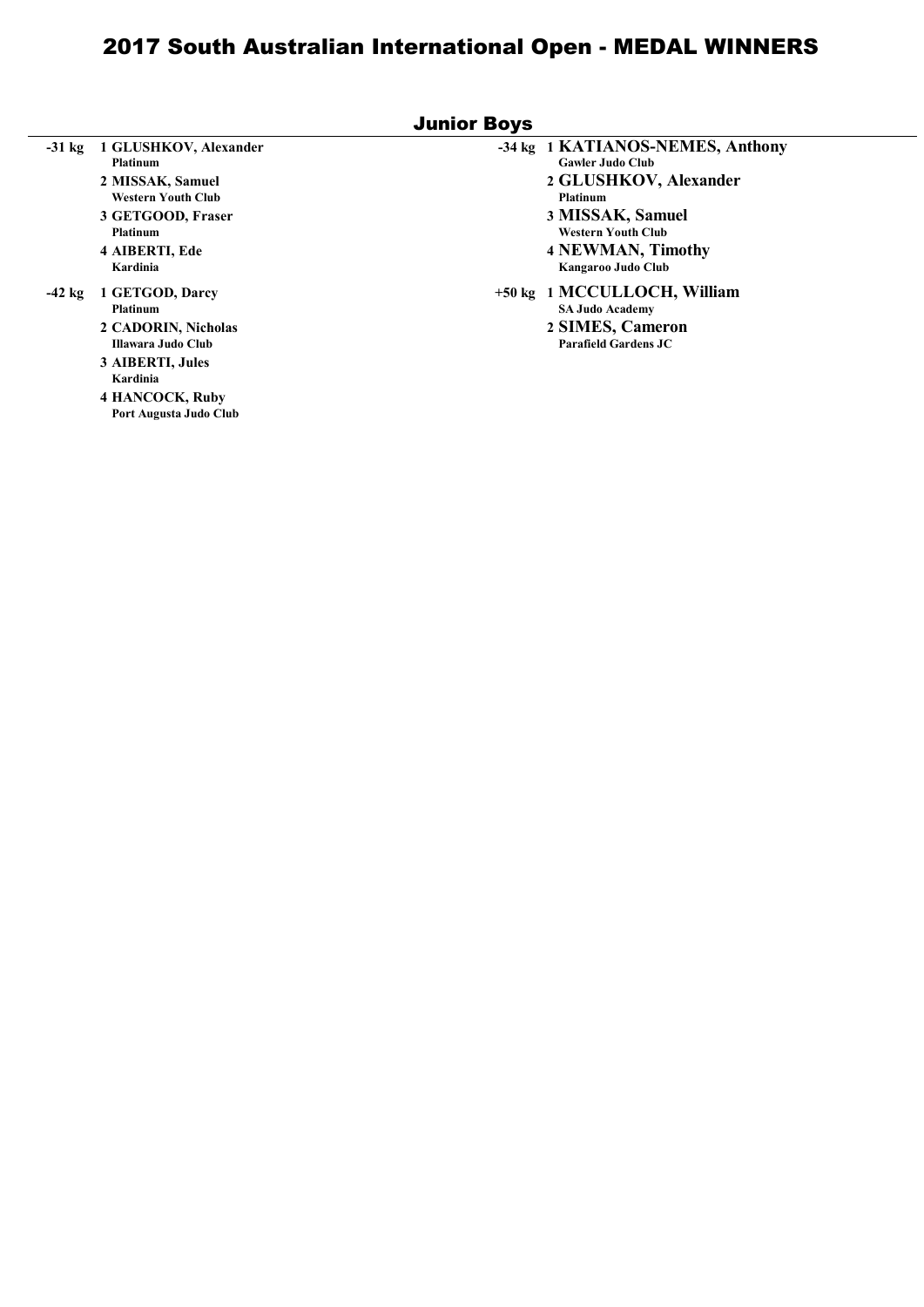2017 South Australian International Open

Weight category: Junior Boys -31 kg

|                                |              |             |              |              |                |                  | <b>Games</b> won   |     |
|--------------------------------|--------------|-------------|--------------|--------------|----------------|------------------|--------------------|-----|
|                                |              |             | 3            |              | 5              | 6                | <b>Gameresults</b> | Pl. |
| <b>MISSAK, Samuel</b>          | $\mathbf{2}$ |             | $\mathbf{2}$ |              | $\mathbf 0$    |                  | 4                  |     |
| [WYC Western Youth Club (WYC)] | 10           |             | 10           |              | <sup>0</sup>   |                  | 20                 |     |
| <b>AIBERTI, Ede</b>            | $\mathbf{0}$ |             |              | n            |                | $\boldsymbol{0}$ |                    |     |
| [KARD Kardinia (KARD)]         | O            |             |              | 0            |                | 0                |                    |     |
| <b>GLUSHKOV, Alexander</b>     |              | $\mathbf 2$ |              | $\mathbf{2}$ | $\overline{2}$ |                  | 6                  |     |
| [PLAT Plat Platinum (PLAT)]    |              | 10          |              | 10           | 10             |                  | 30                 |     |
| <b>GETGOOD, Fraser</b>         |              | $\bf{0}$    | $\mathbf{0}$ |              |                | $\overline{2}$   | $\mathbf{2}$       | 3   |
| [PLAT Plat Platinum (PLAT)]    |              | ŋ           | <sup>0</sup> |              |                | 10               | 10                 |     |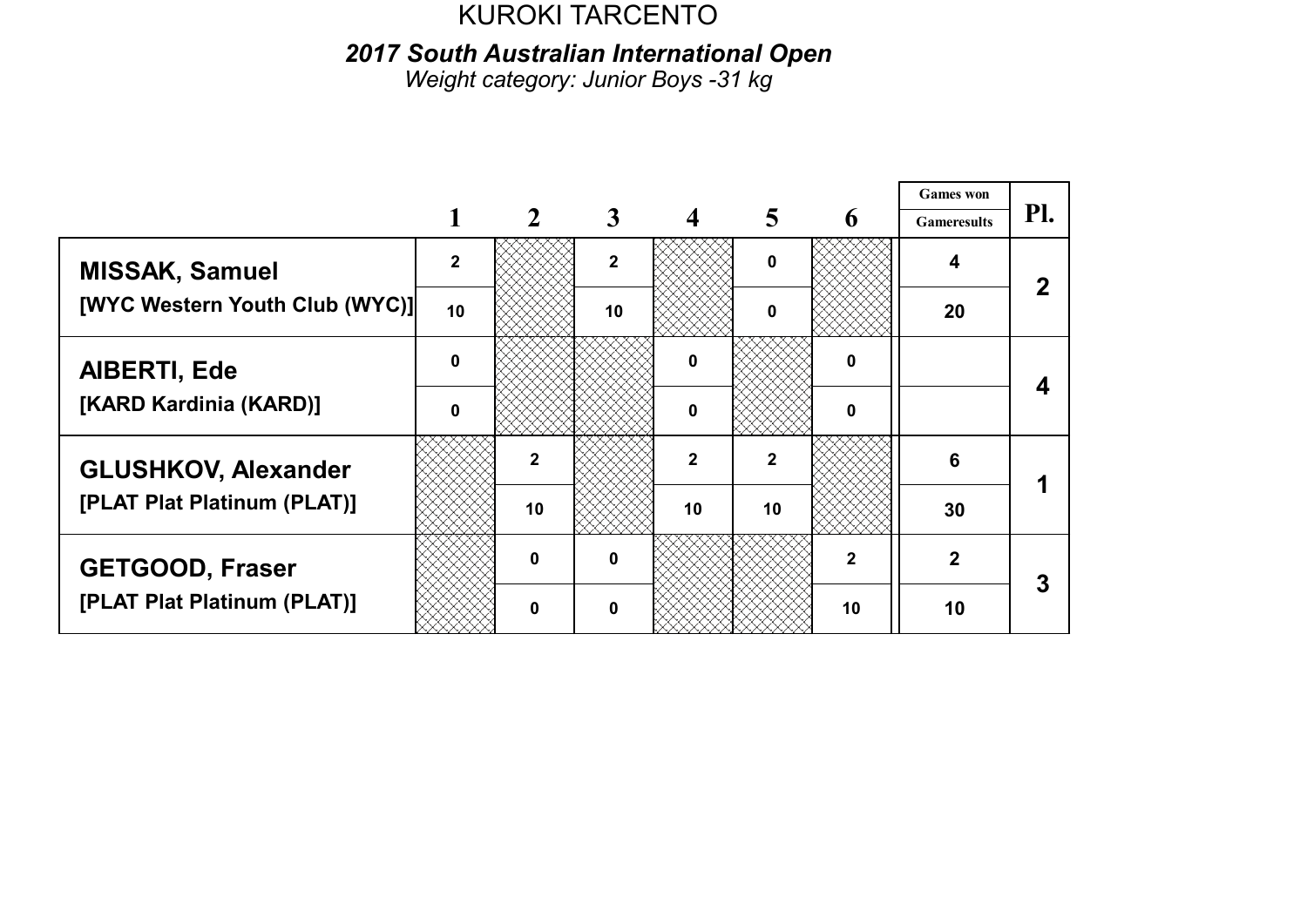#### 2017 South Australian International Open

Weight category: Junior Boys -34 kg

|                                                                  |                |              |                |                         |                         |             |                |              |              |              | <b>Games</b> won   |     |
|------------------------------------------------------------------|----------------|--------------|----------------|-------------------------|-------------------------|-------------|----------------|--------------|--------------|--------------|--------------------|-----|
|                                                                  |                | $\mathbf{2}$ | $\mathbf{3}$   | $\overline{\mathbf{4}}$ | $\overline{\mathbf{5}}$ | 6           | $\overline{7}$ | 8            | 9            | 10           | <b>Gameresults</b> | Pl. |
| <b>GLUSHKOV, Alexander</b>                                       | 0              |              | $\mathbf{2}$   |                         |                         | $\mathbf 2$ |                |              | 0            |              | 4                  |     |
| [PLAT Plat Platinum (PLAT)]                                      | $\bf{0}$       |              | $\overline{7}$ |                         |                         | 10          |                |              | $\mathbf{0}$ |              | 17                 |     |
| <b>MOCKFORD, Tea</b>                                             | $\mathbf{2}$   |              |                | $\mathbf{0}$            |                         |             | 0              |              |              | 0            | $\overline{2}$     | 5   |
| [PLAT Plat Platinum (PLAT)]                                      | $\overline{7}$ |              |                | $\mathbf{0}$            |                         |             | 0              |              |              | $\mathbf{0}$ | 7                  |     |
| MISSAK, Samuel                                                   |                | $\mathbf 0$  |                | $\mathbf{2}$            |                         | 0           |                | $\mathbf 2$  |              |              | 4                  |     |
| [WYC Western Youth Club (WYC)]                                   |                | $\mathbf 0$  |                | $\overline{7}$          |                         | 0           |                | 7            |              |              | 14                 |     |
| <b>KATIANOS-NEMES, Anthony</b><br>[GAWL Gawler Judo Club (GAWL)] |                | $\mathbf{2}$ |                |                         | $\mathbf{2}$            |             | $\overline{2}$ |              | $\mathbf{2}$ |              | 8                  |     |
|                                                                  |                | 10           |                |                         | 10                      |             | 10             |              | 10           |              | 40                 |     |
| <b>NEWMAN, Timothy</b>                                           |                |              | $\bf{0}$       |                         | $\mathbf{0}$            |             |                | $\mathbf{0}$ |              | $\mathbf{2}$ | $\overline{2}$     |     |
| [KJC Kangaroo Judo Club (KJC)]                                   |                |              | 0              |                         |                         |             |                | 0            |              | 10           | 10                 |     |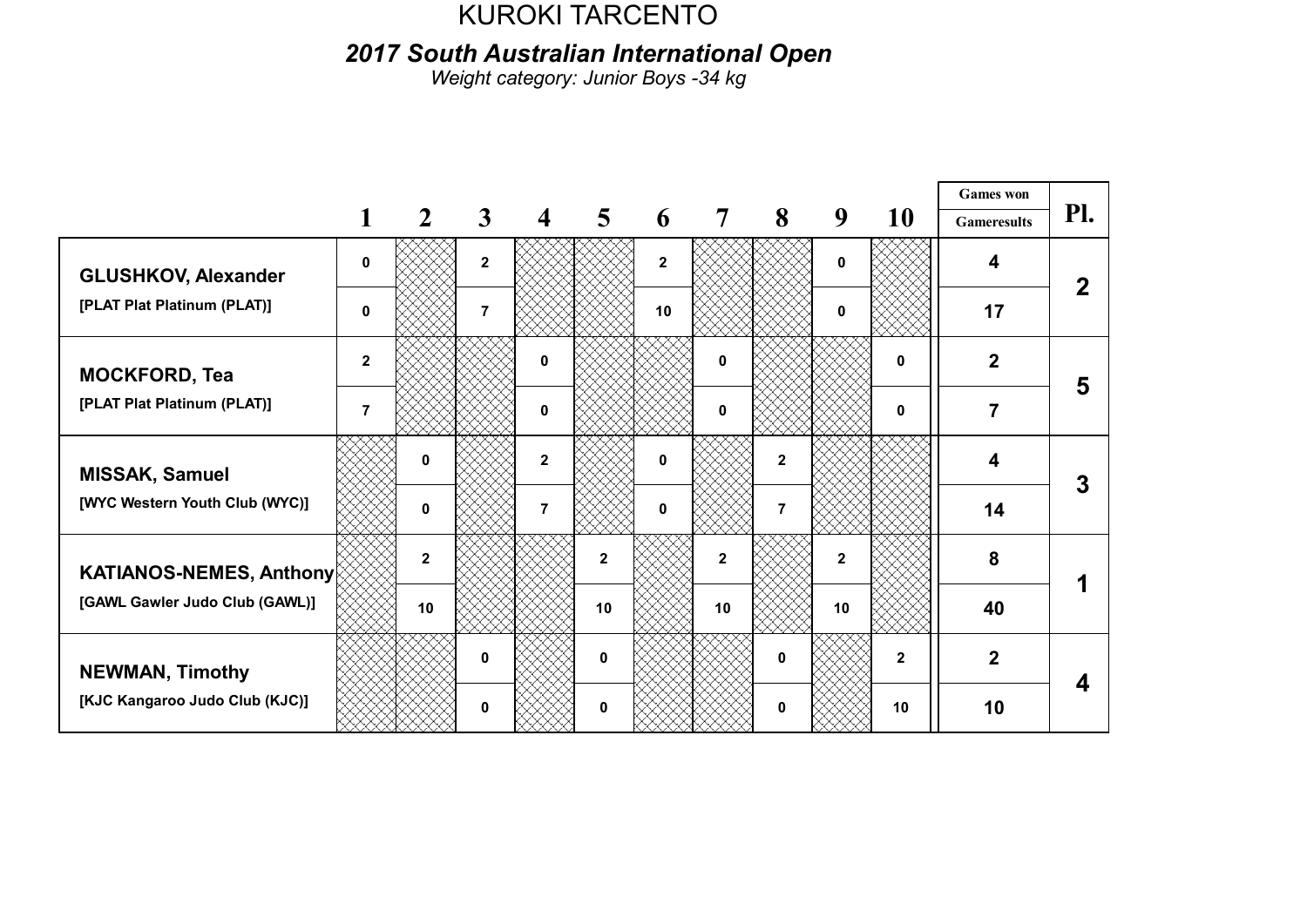2017 South Australian International Open

Weight category: Junior Boys -42 kg

|                                  |              |                |              |              |              |             | <b>Games</b> won   |     |
|----------------------------------|--------------|----------------|--------------|--------------|--------------|-------------|--------------------|-----|
|                                  |              |                | 3            |              | 5            | 6           | <b>Gameresults</b> | Pl. |
| <b>CADORIN, Nicholas</b>         | $\mathbf{2}$ |                | <sup>0</sup> |              | $\mathbf{2}$ |             | 4                  |     |
| [ILLA Illawara Judo Club (ILLA)] | 10           |                | ŋ            |              | 10           |             | 20                 |     |
| <b>AIBERTI, Jules</b>            | $\mathbf{0}$ |                |              | $\mathbf{2}$ |              | $\bf{0}$    | $\mathbf{2}$       |     |
| [KARD Kardinia (KARD)]           | $\Omega$     |                |              | 10           |              | 0           | 10                 |     |
| <b>HANCOCK, Ruby</b>             |              | 0              |              | $\mathbf 0$  | $\mathbf 0$  |             |                    |     |
| [PAJC Port Augusta Judo Club (P  |              | $\bf{0}$       |              | $\Omega$     | $\bf{0}$     |             |                    |     |
| <b>GETGOD, Darcy</b>             |              | $\overline{2}$ | 2            |              |              | $\mathbf 2$ | 6                  |     |
| [PLAT Plat Platinum (PLAT)]      |              | 10             |              |              |              | 10          | 27                 |     |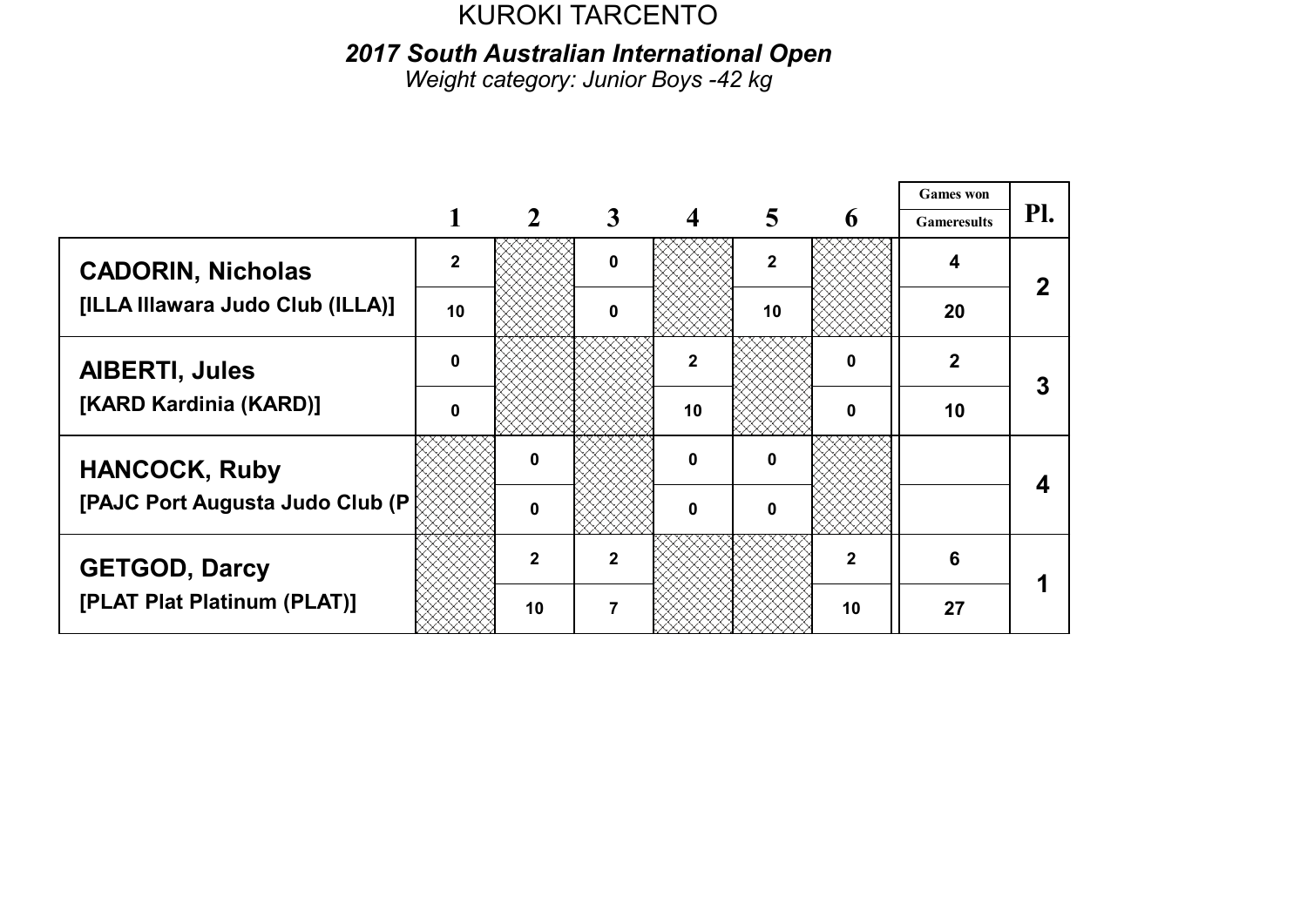2017 South Australian International Open Weight category: Junior Boys +50 kg





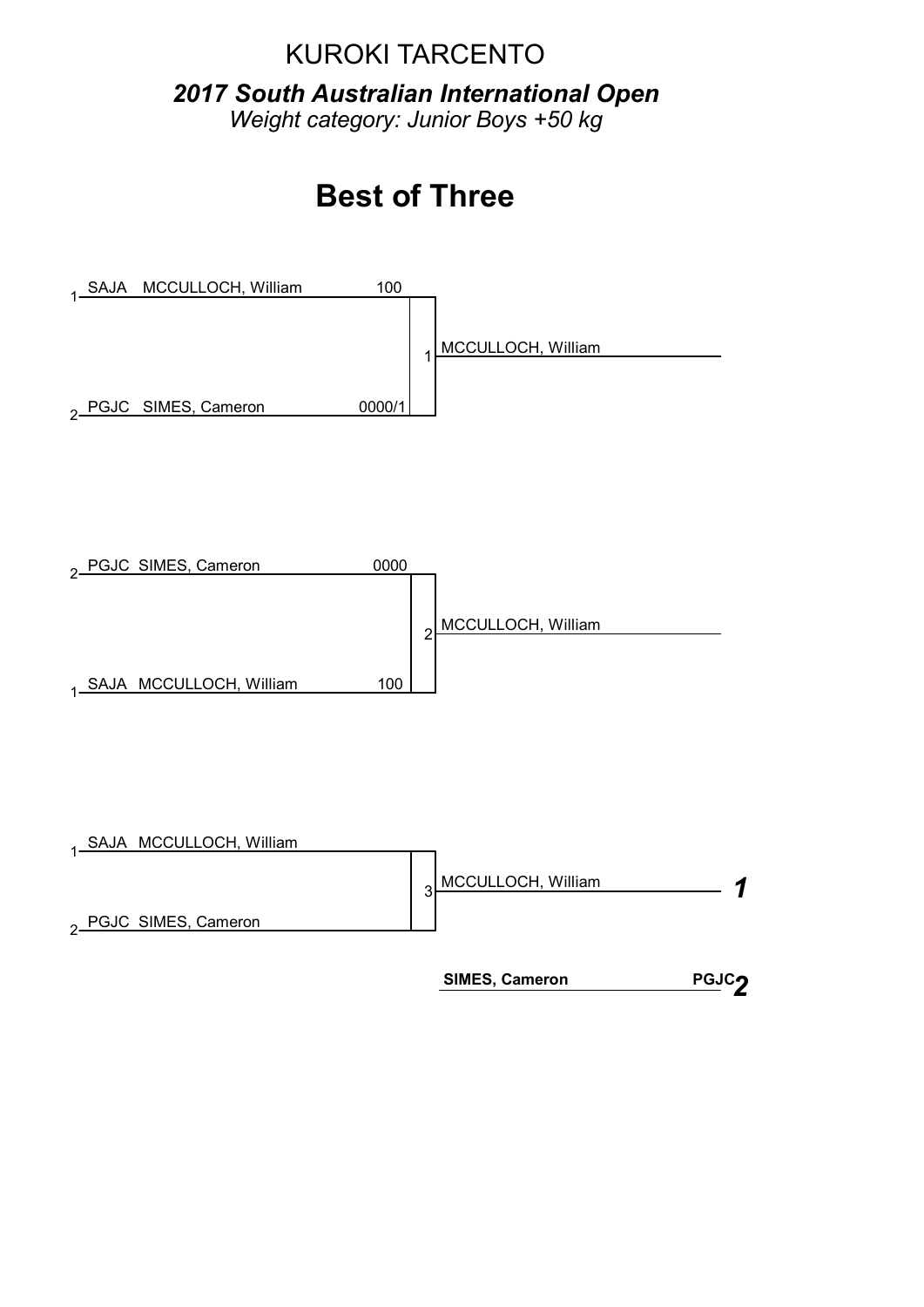2017 South Australian International Open

Weight category: Senior Boys - 46 kg

|                                 |                |              |              |              |              |             | <b>Games</b> won   |     |
|---------------------------------|----------------|--------------|--------------|--------------|--------------|-------------|--------------------|-----|
|                                 |                |              | 3            |              | 5            | 6           | <b>Gameresults</b> | Pl. |
| <b>KATIANOS-NEMES, Kosta</b>    | $\mathbf{c}$   |              | <sup>0</sup> |              | $\mathbf{2}$ |             |                    |     |
| [GAWL Gawler Judo Club (GAWL)   | $\overline{7}$ |              | ŋ            |              |              |             | 14                 |     |
| <b>SKANES, Connell</b>          | $\mathbf{0}$   |              |              | n            |              | $\bf{0}$    |                    |     |
| [KZJC Kazoku Judo Club (KZJC)]  | $\Omega$       |              |              | n            |              | 0           |                    |     |
| <b>HOBBY, Tara</b>              |                |              |              | $\mathbf{2}$ | 0            |             | 4                  |     |
| [PGJC Parafield Gardens JC (PGJ |                | 10           |              | 10           | 0            |             | 20                 |     |
| <b>FUSIL, Axel</b>              |                | $\mathbf{0}$ | 2            |              |              | $\mathbf 2$ | 4                  |     |
| [PLAT Plat Platinum (PLAT)]     |                | O            |              |              |              | 10          | 11                 |     |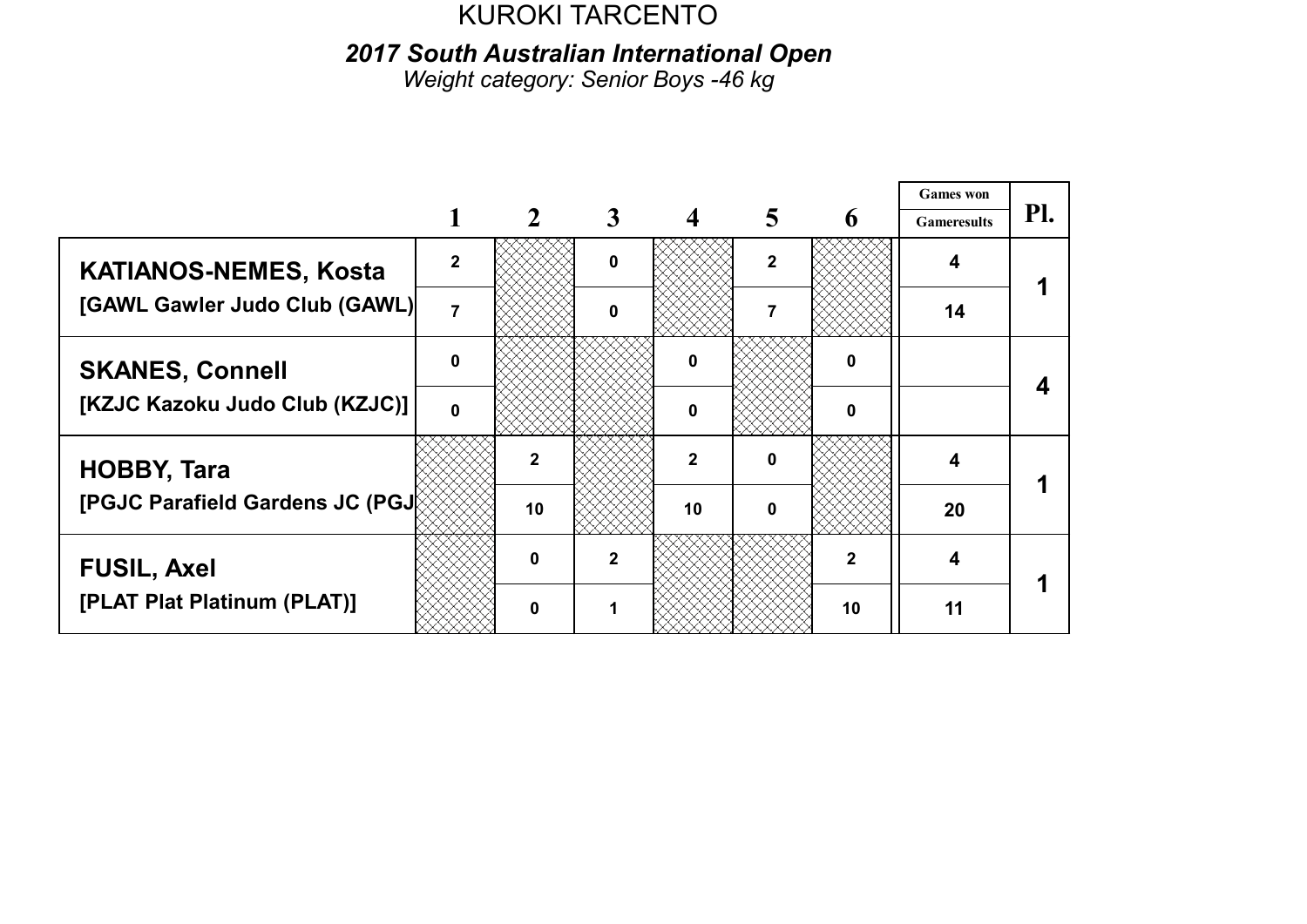2017 South Australian International Open

Weight category: Senior Boys - 50 kg

|                                                             |              |                |              |                         |                         |                |                |                         |              |              | <b>Games</b> won        |     |
|-------------------------------------------------------------|--------------|----------------|--------------|-------------------------|-------------------------|----------------|----------------|-------------------------|--------------|--------------|-------------------------|-----|
|                                                             |              | $\mathbf{2}$   | 3            | $\overline{\mathbf{4}}$ | $\overline{\mathbf{5}}$ | 6              | $\overline{7}$ | 8                       | 9            | 10           | <b>Gameresults</b>      | Pl. |
| <b>KATIANOS-NEMES, Kosta</b>                                | $\mathbf{2}$ |                | $\mathbf{2}$ |                         |                         | 0              |                |                         | $\bf{0}$     |              | 4                       |     |
| [GAWL Gawler Judo Club (GAWL)]                              | 10           |                | 10           |                         |                         | 0              |                |                         | $\mathbf{0}$ |              | 20                      |     |
| <b>HANCOCK, Fergus</b>                                      | $\mathbf{0}$ |                |              | $\mathbf 0$             |                         |                | 0              |                         |              | 0            |                         | 5   |
| [PAJC Port Augusta Judo Club (PAJ                           | $\mathbf{0}$ |                |              | $\mathbf{0}$            |                         |                | 0              |                         |              | 0            |                         |     |
| <b>GLUSHKOV, Boris</b>                                      |              | $\overline{2}$ |              | $\mathbf{2}$            |                         | $\overline{2}$ |                | $\overline{\mathbf{2}}$ |              |              | 8                       |     |
| [PLAT Plat Platinum (PLAT)]                                 |              | 10             |              | 10                      |                         | 10             |                | 10                      |              |              | 40                      |     |
| <b>D'COUTO, Francis</b><br>[LLJC Lilydale Judo Club (LLJC)] |              | $\mathbf{0}$   |              |                         | $\Omega$                |                | $\mathbf{2}$   |                         | $\mathbf{2}$ |              | $\overline{\mathbf{4}}$ |     |
|                                                             |              | $\bf{0}$       |              |                         | $\bf{0}$                |                | 10             |                         | 10           |              | 20                      |     |
| MCCULLOCH, Alexander                                        |              |                | 0            |                         | $\mathbf{2}$            |                |                | $\mathbf{0}$            |              | $\mathbf{2}$ | $\overline{\mathbf{4}}$ |     |
| [SAJA SA Judo Academy (SAJA)]                               |              |                | 0            |                         | 10                      |                |                | 0                       |              | 10           | 20                      |     |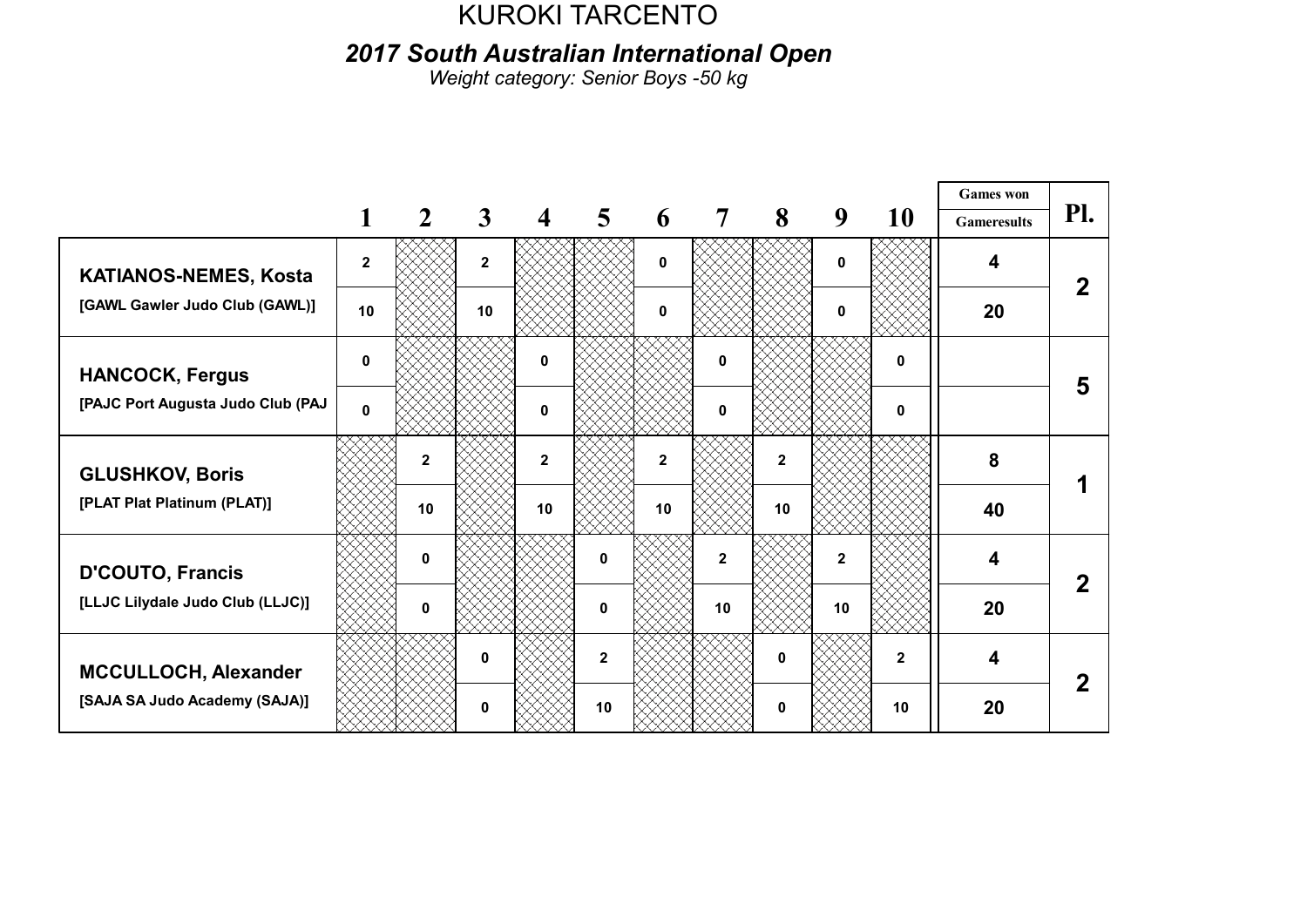### 2017 South Australian International Open

Weight category: Senior Boys -63 kg

|                                    |                  |                |              | <b>Games</b> won        |     |
|------------------------------------|------------------|----------------|--------------|-------------------------|-----|
|                                    |                  |                |              | <b>Gameresults</b>      | Pl. |
| <b>HOBBY, Olivia</b>               | $\boldsymbol{2}$ | $\overline{2}$ |              | $\overline{\mathbf{4}}$ |     |
| [PGJC Parafield Gardens JC (PGJC)] | 10               | 10             |              | 20                      |     |
| <b>GETGOOD, Kobey</b>              | $\mathbf 0$      |                | $\mathbf{2}$ | $\overline{2}$          |     |
| [PLAT Plat Platinum (PLAT)]        | $\mathbf 0$      |                | 10           | 10                      |     |
| <b>BRADBURY, Hannah</b>            |                  | 0              | $\mathbf{0}$ |                         | 3   |
| [KZJC Kazoku Judo Club (KZJC)]     |                  | 0              | n            |                         |     |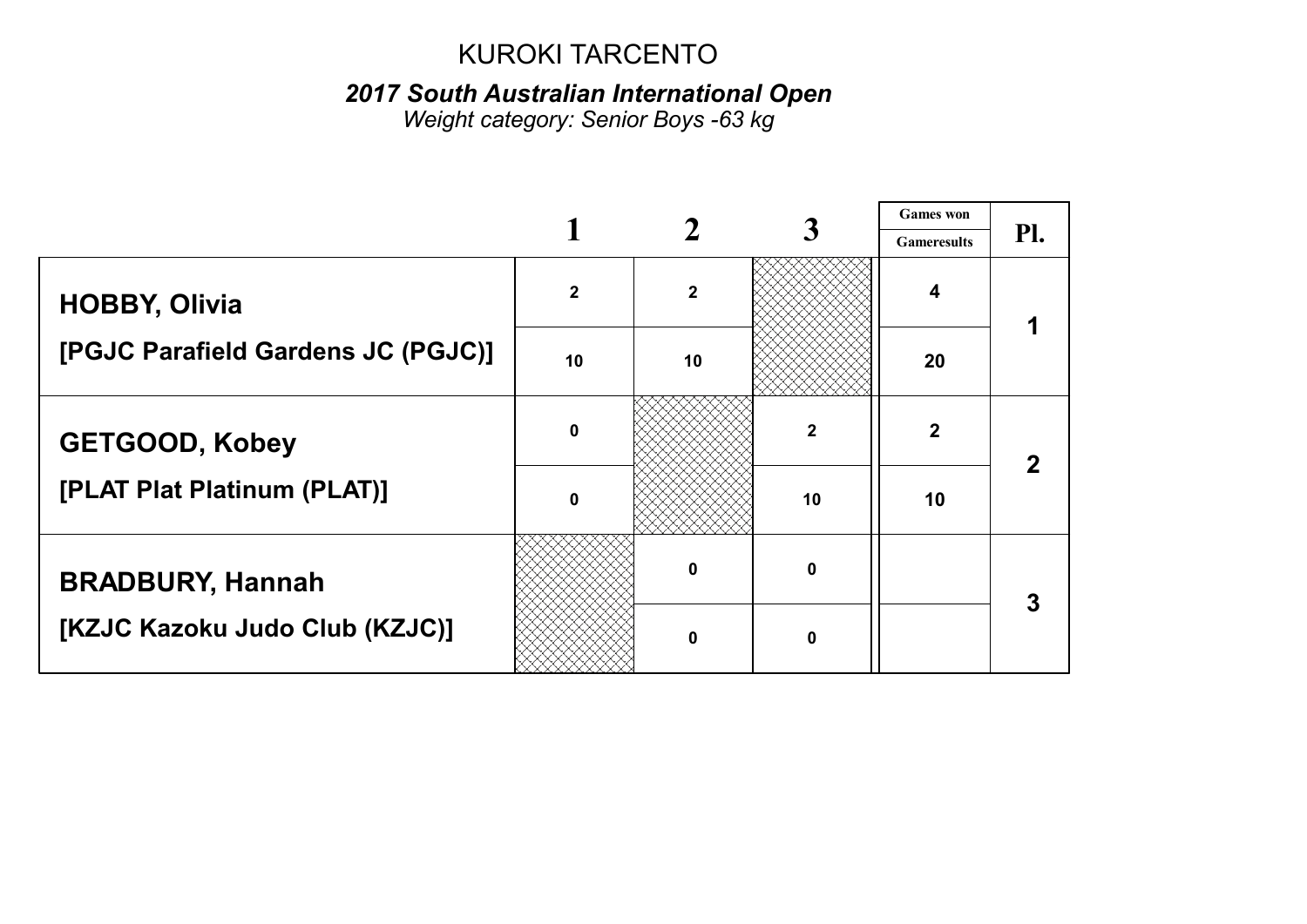2017 South Australian International Open Weight category: Senior Boys +66 kg

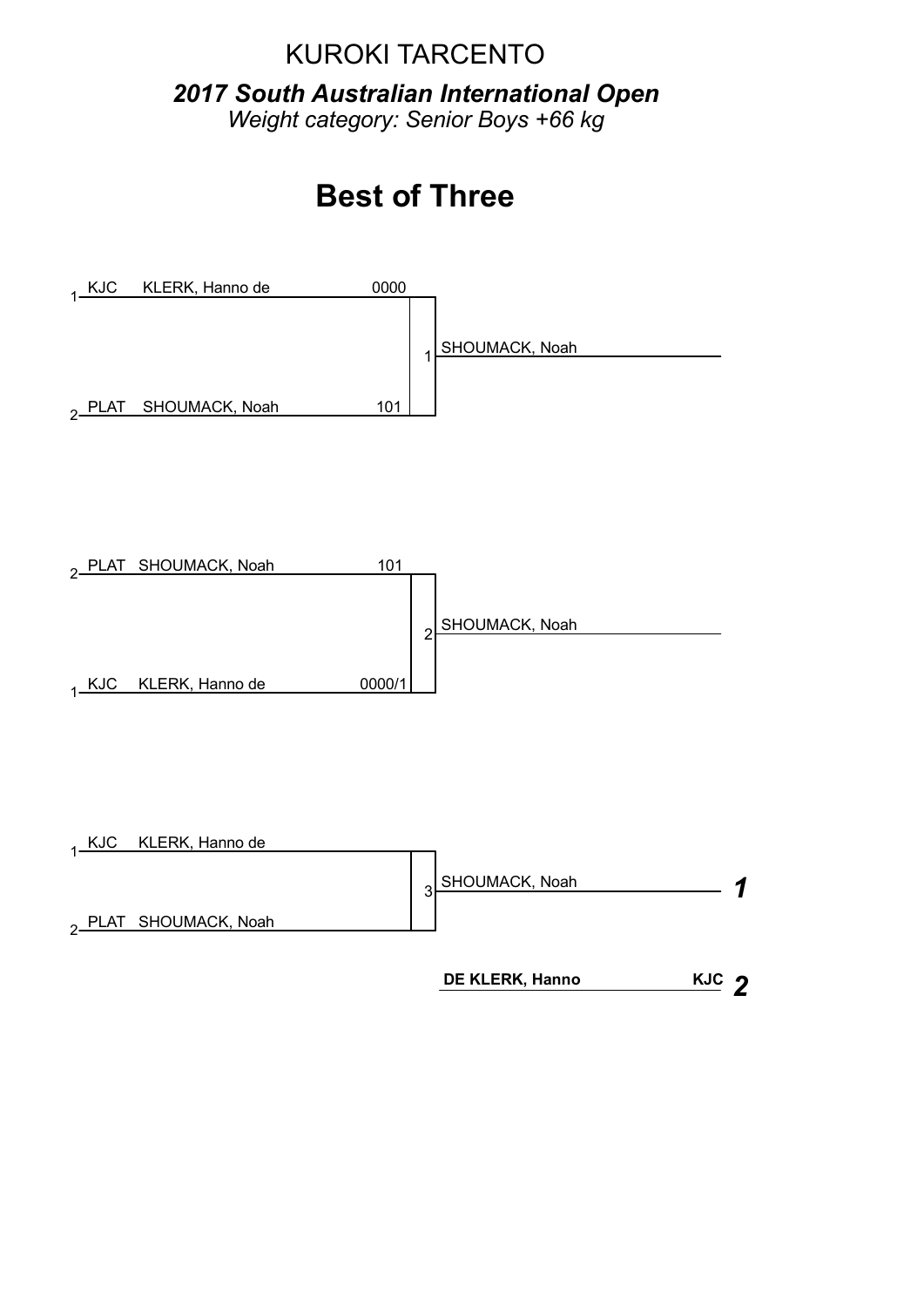2017 South Australian International Open Weight category: Cadet Men -81 kg

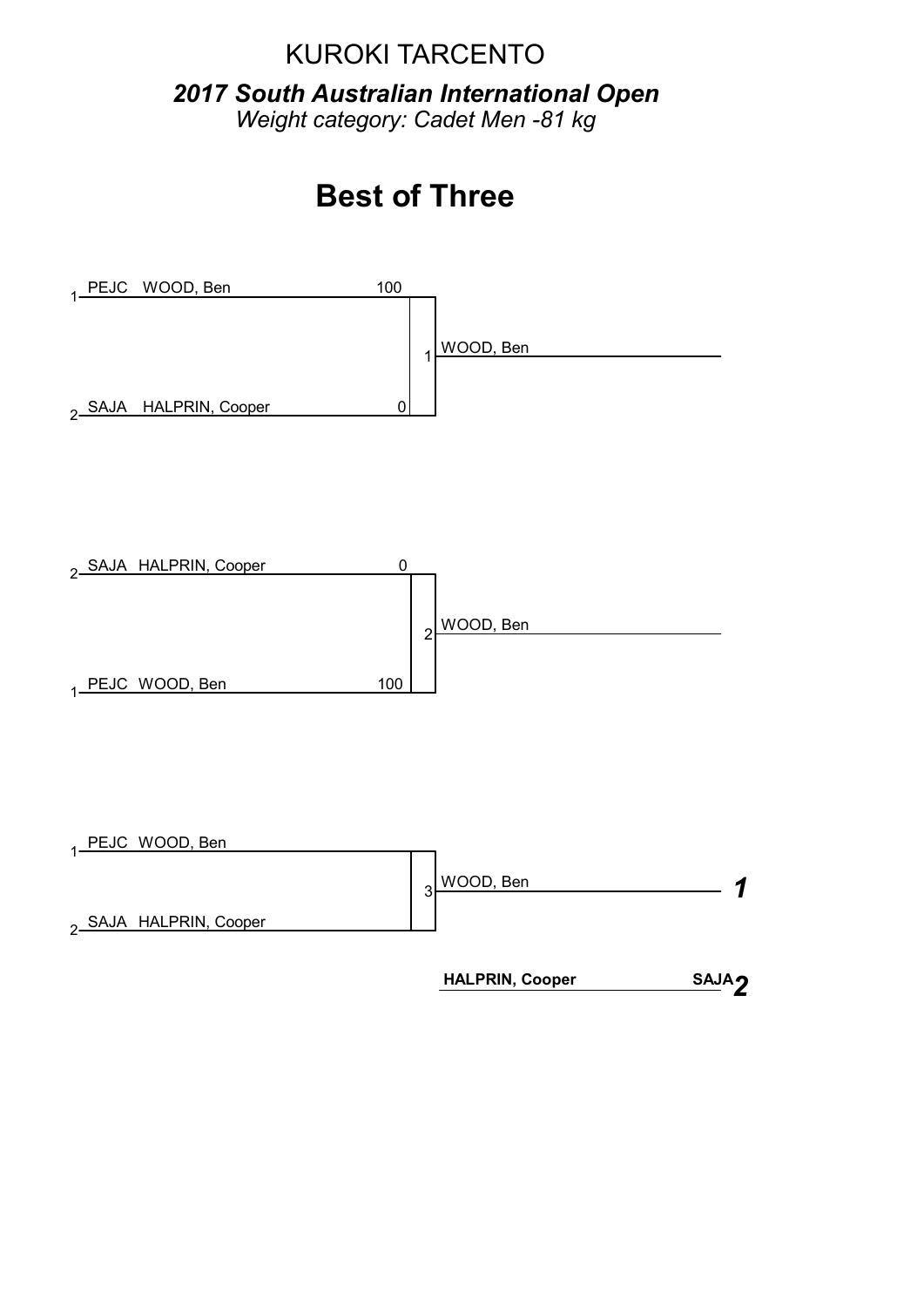2017 South Australian International Open Weight category: Senior Women - 52 kg

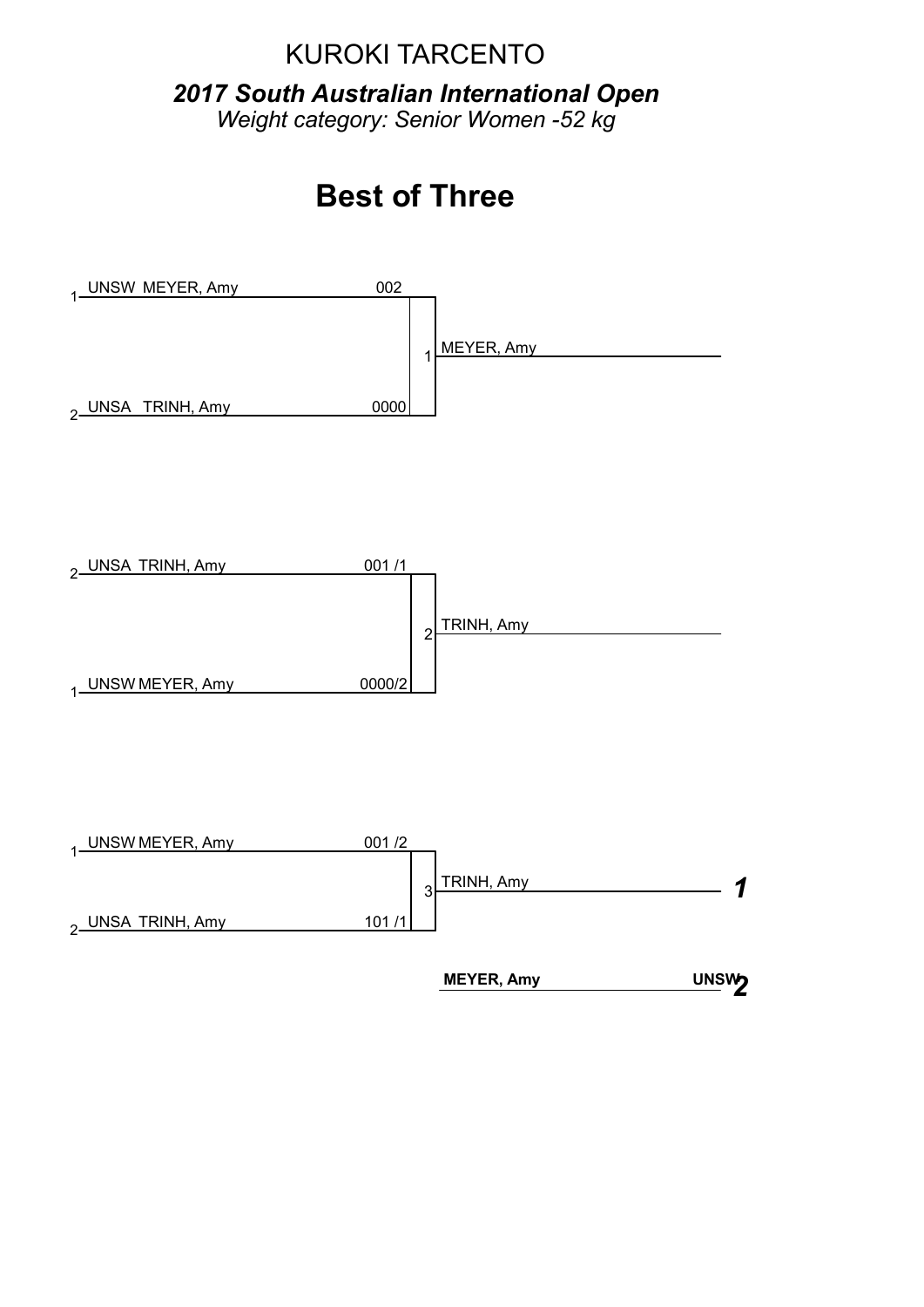2017 South Australian International Open Weight category: Senior Women -63 kg

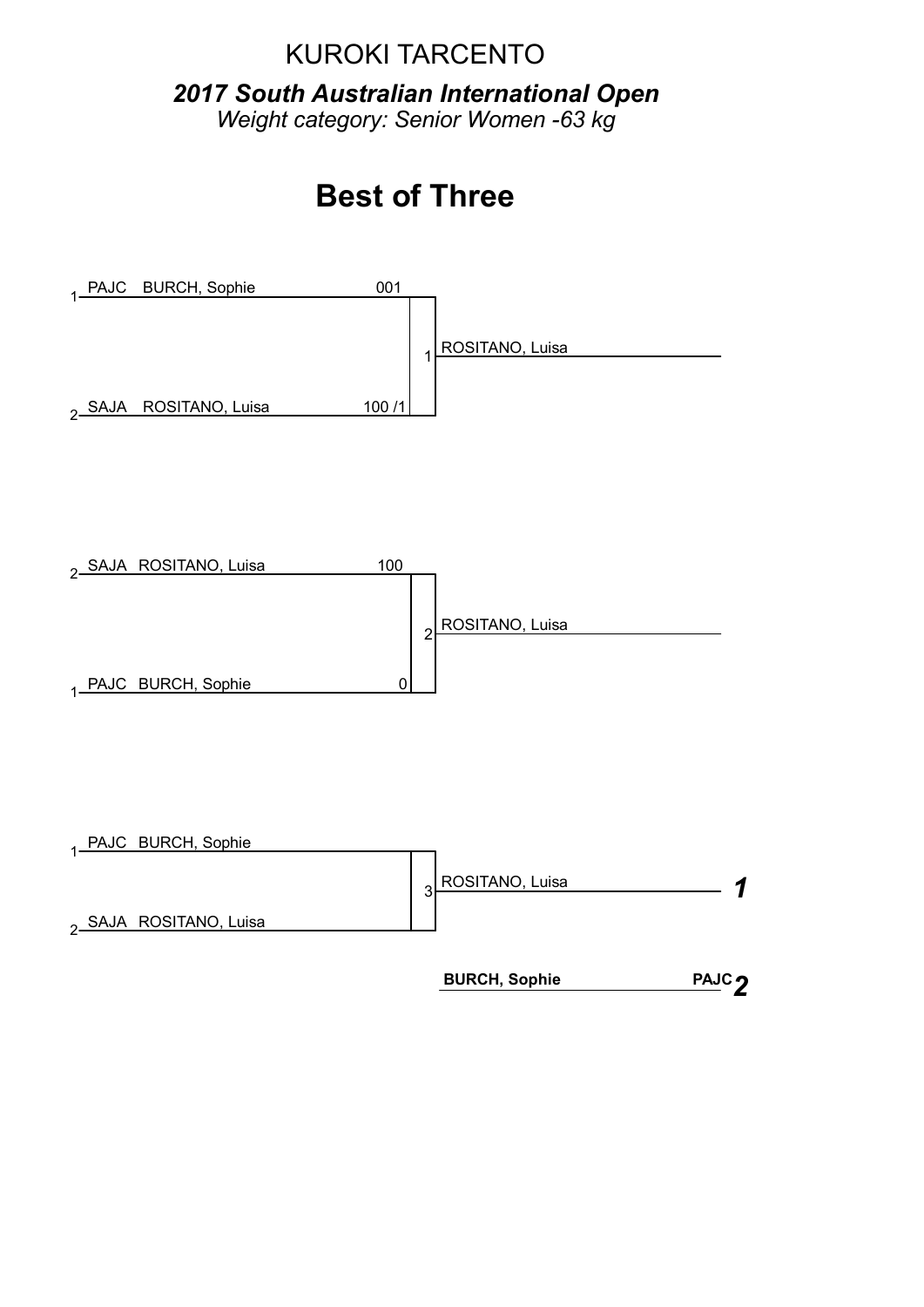2017 South Australian International Open Weight category: Senior Men -63 kg SN

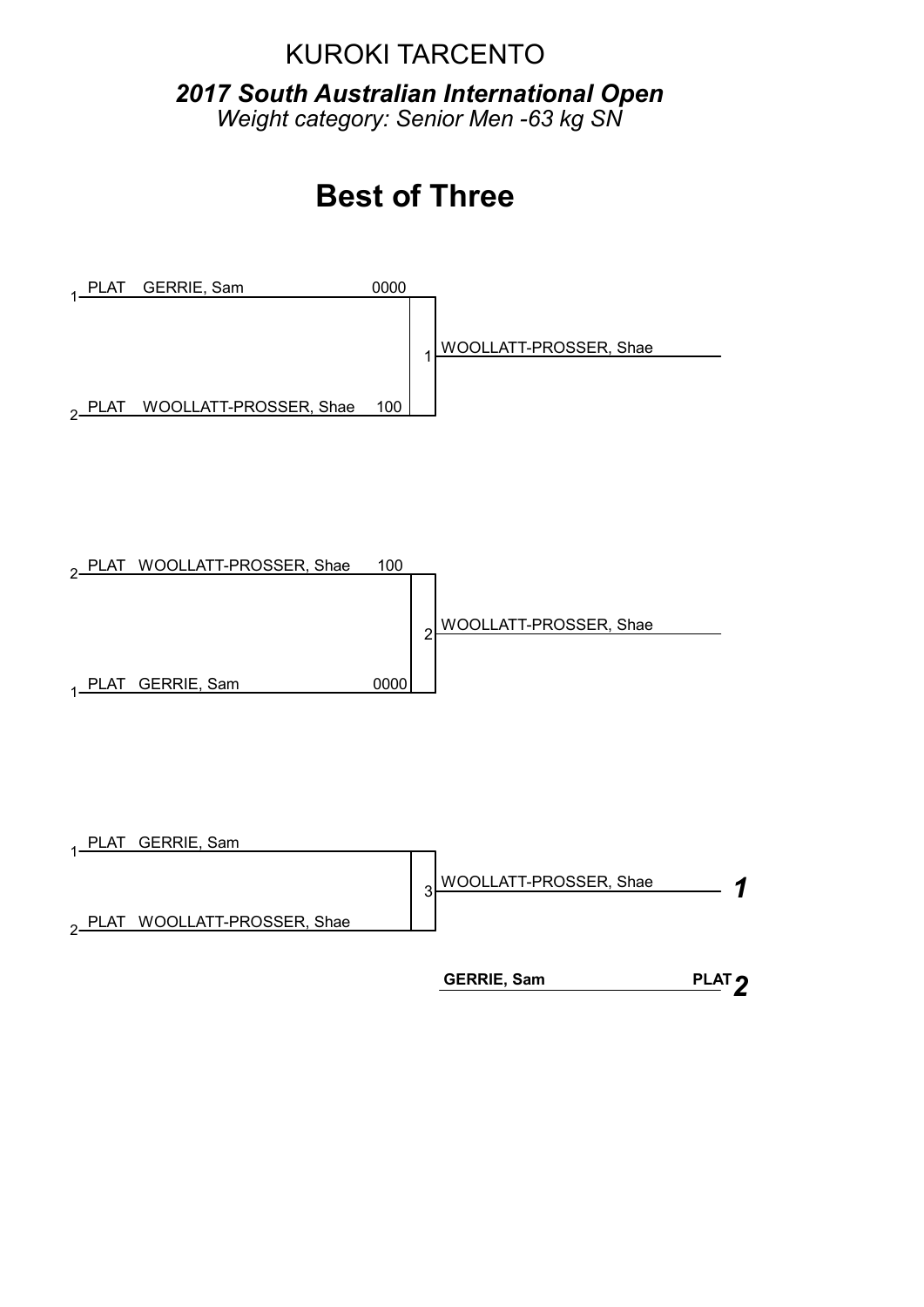#### 2017 South Australian International Open

Weight category: 6enior -*73* kg *SN*

|                                      |                |              |                | <b>Games</b> won   |     |
|--------------------------------------|----------------|--------------|----------------|--------------------|-----|
|                                      |                |              |                | <b>Gameresults</b> | PI. |
| <b>HUDSON, Liam</b>                  | $\mathbf 0$    | $\mathbf 0$  |                |                    | 3   |
| [ESNJC Elizabeth Special Needs (ESN) | $\mathbf{0}$   | $\mathbf{0}$ |                |                    |     |
| <b>ALLAN, Helen</b>                  | $\overline{2}$ |              | 0              | $\mathbf{2}$       |     |
| [ESNJC Elizabeth Special Needs (ESN) | $\overline{7}$ |              | $\mathbf 0$    |                    |     |
| <b>SHOUMACK, Daniel</b>              |                | $\mathbf 2$  | $\overline{2}$ | 4                  |     |
| [PLAT Plat Platinum (PLAT)]          |                | 10           | 10             | 20                 |     |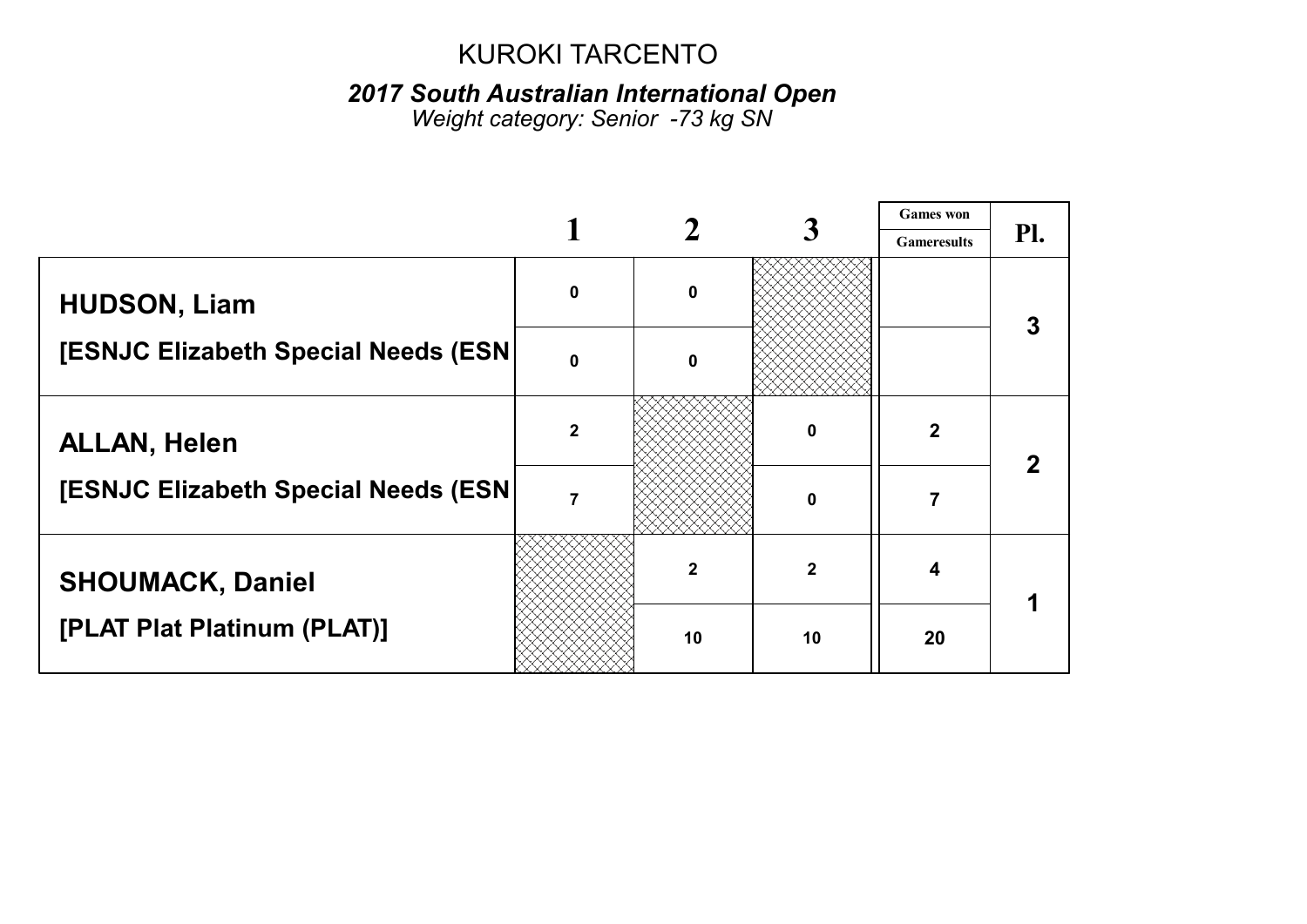### 2017 South Australian International Open

Weight category: Senior Men -60 kg

|                                 |                |             |                  | <b>Games</b> won   |     |
|---------------------------------|----------------|-------------|------------------|--------------------|-----|
|                                 |                |             |                  | <b>Gameresults</b> | PI. |
| <b>LUM, William</b>             | $\mathbf 0$    | $\mathbf 2$ |                  | $\boldsymbol{2}$   |     |
| [SDUN Sydney Universtiy (SDUN)] | $\mathbf{0}$   | 10          |                  | 10                 |     |
| <b>WEB, Callum</b>              | $\overline{2}$ |             | $\boldsymbol{2}$ | 4                  |     |
| [BGJC Beyond Grappling (BGJC)]  | 10             |             | 10               | 20                 |     |
| <b>AIBERTI, Luca</b>            |                | $\Omega$    | $\mathbf 0$      |                    | 3   |
| [KARD Kardinia (KARD)]          |                | $\Omega$    | $\mathbf 0$      |                    |     |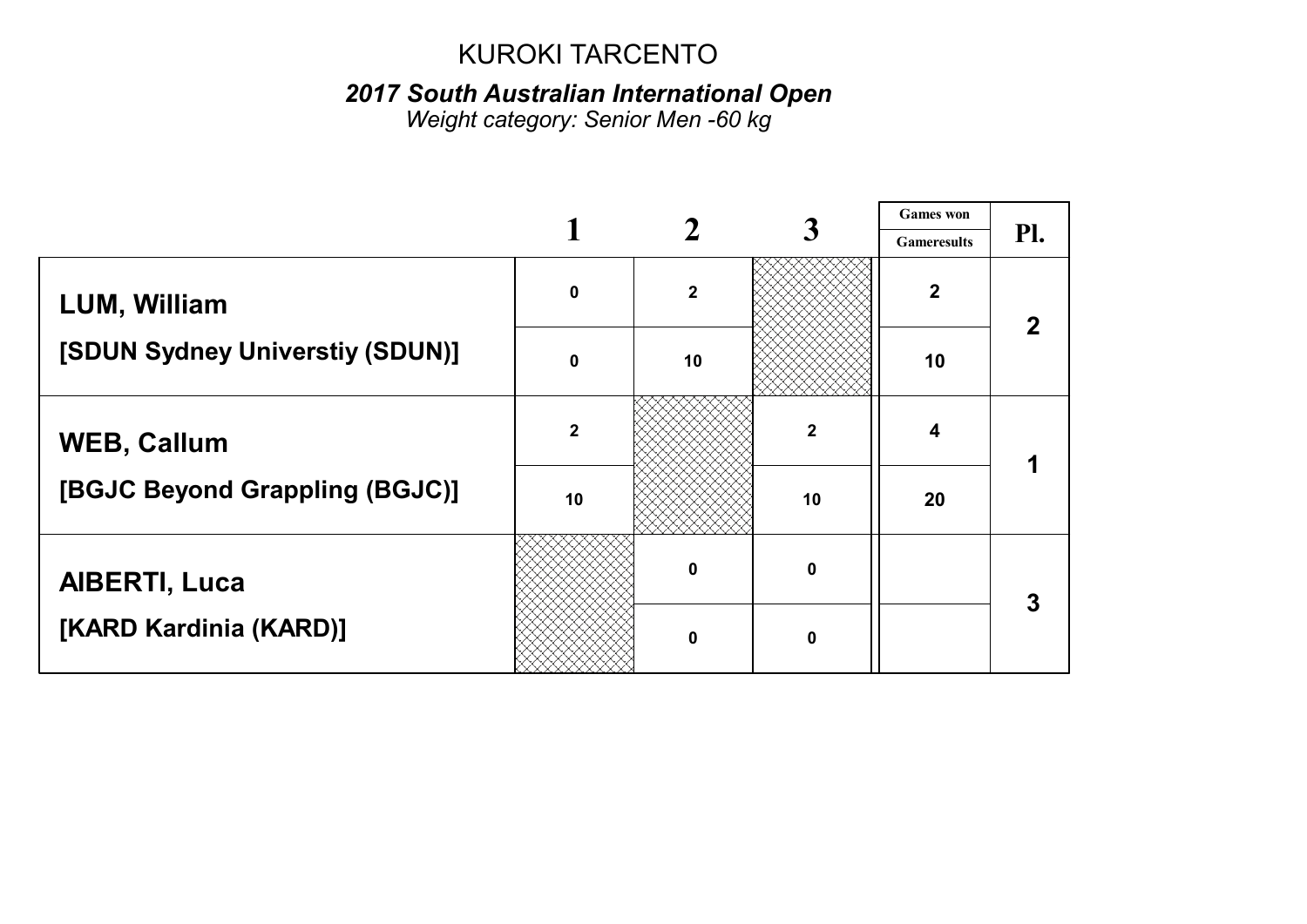2017 South Australian International Open

Weight category: Senior Men -66 kg

|                                |              |              |              |              |              |              | <b>Games</b> won   |     |  |
|--------------------------------|--------------|--------------|--------------|--------------|--------------|--------------|--------------------|-----|--|
|                                |              |              | 3            |              |              | 6            | <b>Gameresults</b> | Pl. |  |
| <b>HARRIS RAZAI, Iszwan</b>    | $\mathbf{2}$ |              | $\mathbf{2}$ |              | $\mathbf{2}$ |              | 6                  |     |  |
| [AUJC Adealide University Judo | 10           |              | 10           |              |              |              | 27                 |     |  |
| <b>TWIDGEN, Brett</b>          | $\mathbf{0}$ |              |              | 2            |              | $\mathbf{2}$ |                    |     |  |
| [AUJC Adealide University Judo | $\Omega$     |              |              | 10           |              | 10           | 20                 |     |  |
| <b>VOONG CHENG, Yong</b>       |              |              |              | 0            | 0            |              | 2                  |     |  |
| [AUJC Adealide University Judo |              |              |              | <sup>0</sup> | n            |              |                    |     |  |
| <b>SHOUMACK, Daniel</b>        |              | $\mathbf{0}$ | 0            |              |              | 0            |                    |     |  |
| [PLAT Plat Platinum (PLAT)]    |              | n            | ŋ            |              |              | O            |                    |     |  |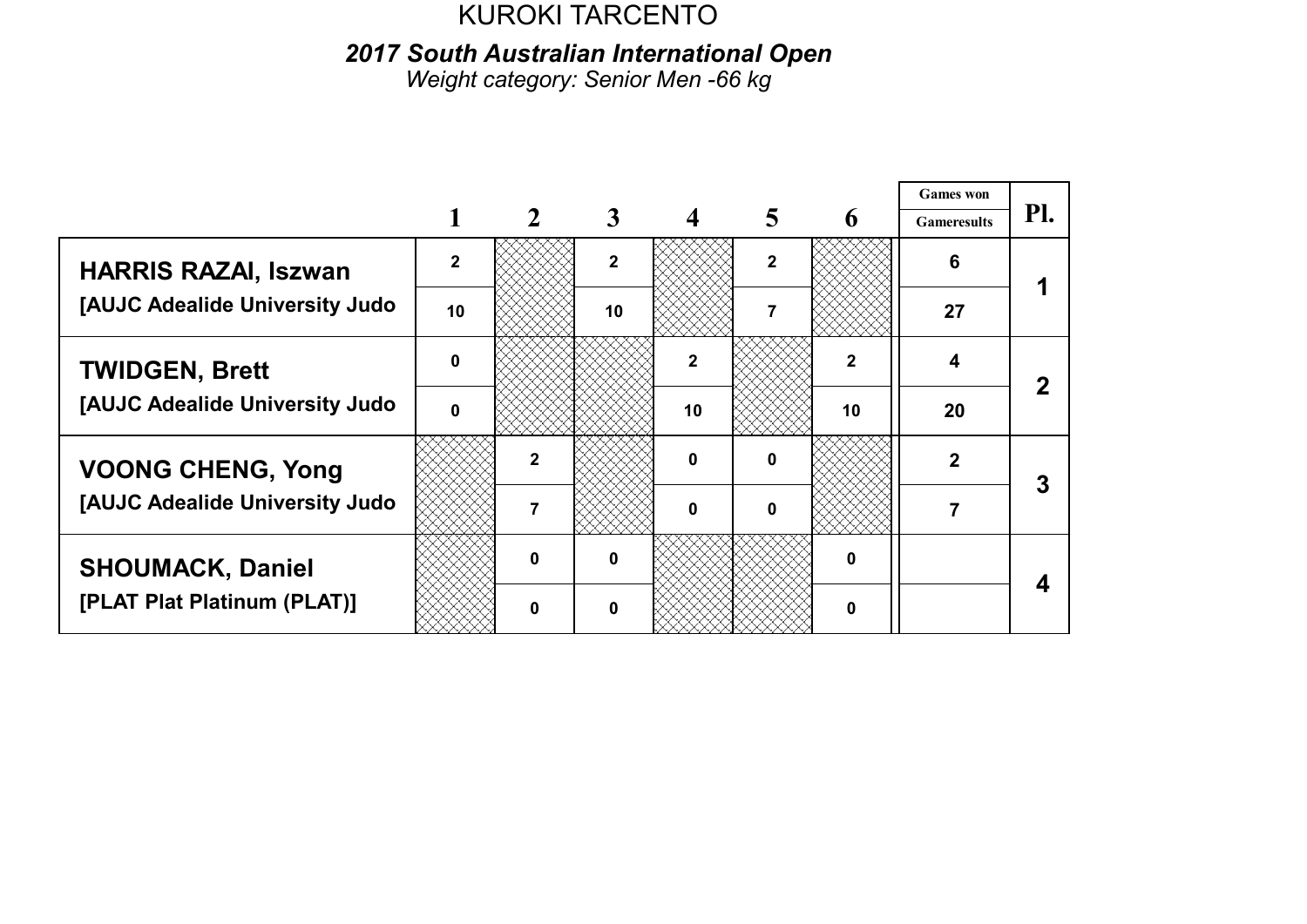2017 South Australian International Open

Weight category: Senior Men -73 kg

|                                                      |              |                |              |                  |                |              |                |                |                |              | <b>Games</b> won   |     |
|------------------------------------------------------|--------------|----------------|--------------|------------------|----------------|--------------|----------------|----------------|----------------|--------------|--------------------|-----|
|                                                      |              | $\overline{2}$ | $\mathbf{3}$ | $\boldsymbol{4}$ | $\overline{5}$ | 6            | $\overline{7}$ | 8              | 9              | 10           | <b>Gameresults</b> | Pl. |
| <b>SIMONS, Samuel</b>                                | $\mathbf{2}$ |                | $\mathbf{2}$ |                  |                | $\mathbf{2}$ |                |                | $\overline{2}$ |              | 8                  |     |
| [BGJC Beyond Grappling (BGJC)]                       | 10           |                | 10           |                  |                | 10           |                |                | 10             |              | 40                 |     |
| <b>MELINO, Johnathon</b>                             | 0            |                |              | 0                |                |              | $\mathbf 0$    |                |                | 0            |                    | 5   |
| [SAJA SA Judo Academy (SAJA)]                        | 0            |                |              | 0                |                |              | 0              |                |                | 0            |                    |     |
| WOOLLATT-PROSSER, Sha<br>[PLAT Plat Platinum (PLAT)] |              | $\mathbf{2}$   |              | $\overline{2}$   |                | 0            |                | $\mathbf{0}$   |                |              | 4                  |     |
|                                                      |              | 10             |              | 10               |                | n            |                | $\mathbf{0}$   |                |              | 20                 |     |
| <b>GERRIE, Sam</b>                                   |              | $\mathbf 0$    |              |                  | $\bf{0}$       |              | $\overline{2}$ |                | $\bf{0}$       |              | $\boldsymbol{2}$   |     |
| [PLAT Plat Platinum (PLAT)]                          |              | 0              |              |                  | $\mathbf{0}$   |              | 10             |                | $\mathbf{0}$   |              | 10                 |     |
| <b>CHIRGWIN, James</b>                               |              |                | 0            |                  | $\overline{2}$ |              |                | $\overline{2}$ |                | $\mathbf{2}$ | 6                  |     |
| [SCJC Scorpion Judo Club ()]                         |              |                | 0            |                  | 10             |              |                | 10             |                | 10           | 30                 |     |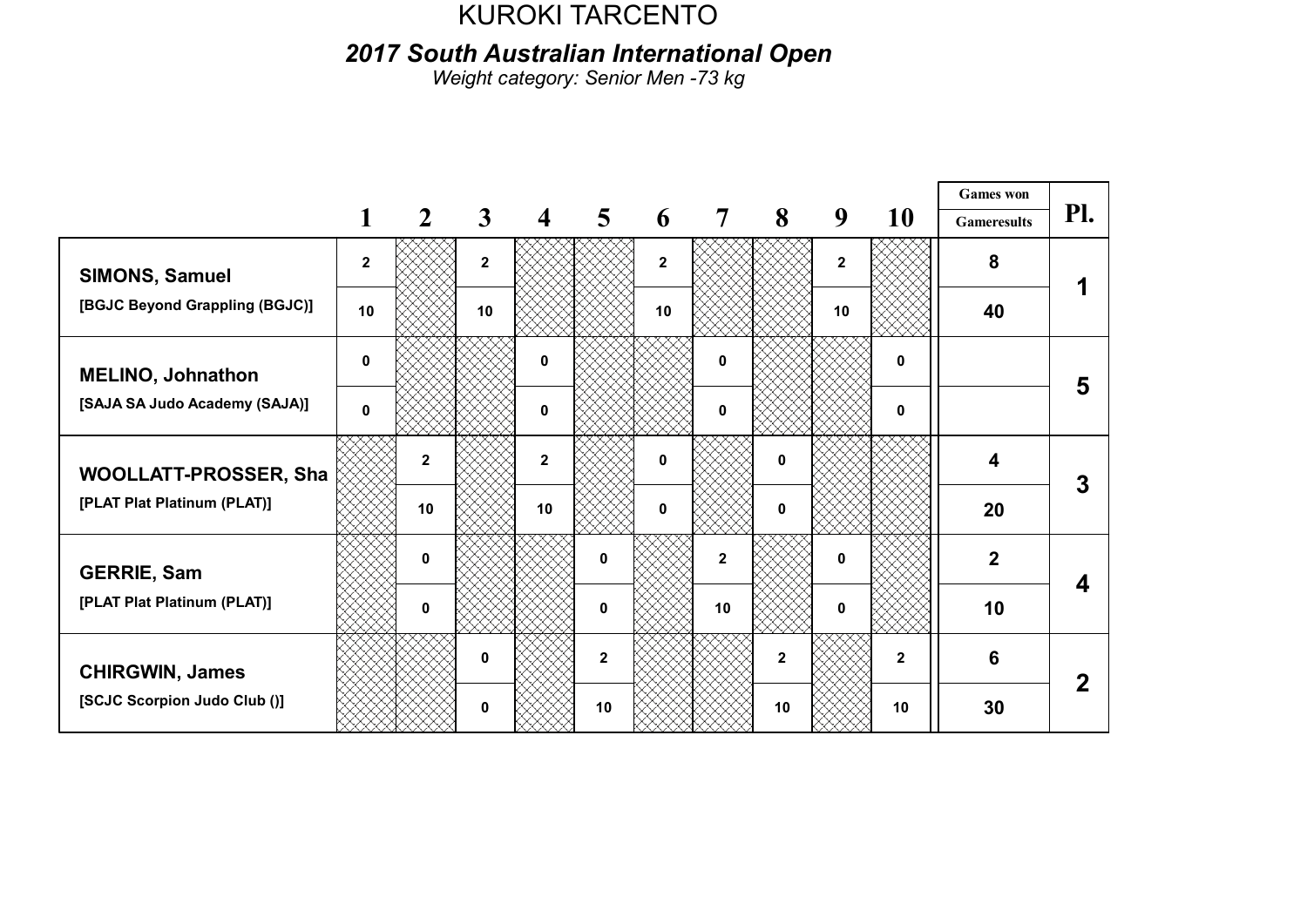2017 South Australian International Open

Weight category: Senior Men -81 kg

|                                 |              |                         |                         |                         |                         |              |              |                |                |              | <b>Games</b> won        |     |
|---------------------------------|--------------|-------------------------|-------------------------|-------------------------|-------------------------|--------------|--------------|----------------|----------------|--------------|-------------------------|-----|
|                                 |              | $\mathbf{2}$            | $\mathbf{3}$            | $\overline{\mathbf{4}}$ | $\overline{\mathbf{5}}$ | 6            | 7            | 8              | 9              | 10           | <b>Gameresults</b>      | Pl. |
| WOOD, Ben                       | $\mathbf{2}$ |                         | $\overline{\mathbf{2}}$ |                         |                         | $\mathbf{2}$ |              |                | $\overline{2}$ |              | 8                       |     |
| [PEJC Preston-Eltham (PEJC)]    | 10           |                         | 10                      |                         |                         | 10           |              |                | 10             |              | 40                      |     |
| <b>HESKETH, Sean</b>            | 0            |                         |                         | $\mathbf{2}$            |                         |              | $\mathbf{2}$ |                |                | $\mathbf{2}$ | 6                       |     |
| [SAJA SA Judo Academy (SAJA)]   | $\mathbf{0}$ |                         |                         | 10                      |                         |              | 10           |                |                | 10           | 30                      |     |
| <b>HALPRIN, Cooper</b>          |              | $\mathbf{0}$            |                         | $\mathbf{0}$            |                         | 0            |              | 0              |                |              |                         | 5   |
| [SAJA SA Judo Academy (SAJA)]   |              | $\mathbf{0}$            |                         | $\mathbf 0$             |                         | 0            |              | 0              |                |              |                         |     |
| <b>CHEN, Jiazhan</b>            |              | $\overline{\mathbf{2}}$ |                         |                         | $\mathbf{0}$            |              | $\bf{0}$     |                | $\mathbf{0}$   |              | $\overline{2}$          |     |
| [SAJA SA Judo Academy (SAJA)]   |              | 10                      |                         |                         | $\bf{0}$                |              | $\mathbf{0}$ |                | $\mathbf{0}$   |              | 10                      |     |
| <b>VLACHOULIS, George</b>       |              |                         | 0                       |                         | $\overline{2}$          |              |              | $\overline{2}$ |                | 0            | $\overline{\mathbf{4}}$ | 3   |
| [WYJC Whyalla Judo Club (WYJC)] |              |                         | 0                       |                         | 10                      |              |              | 10             |                | 0            | 20                      |     |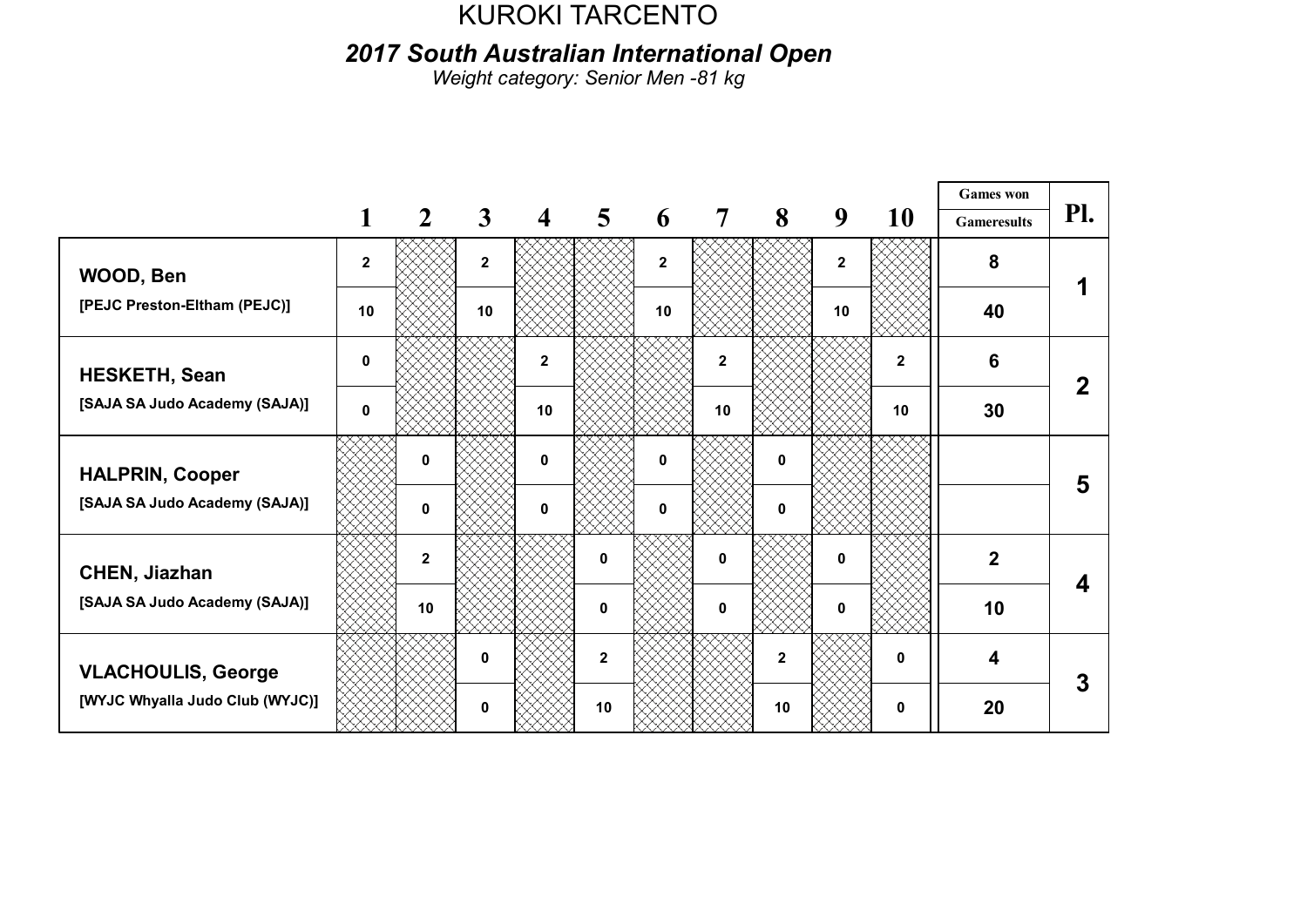#### KUROKI TARCENTO 2017 South Australian International Open

Weight category: Senior Men -90 kg





Printed at 14-10-2017, 15:18 by seanpc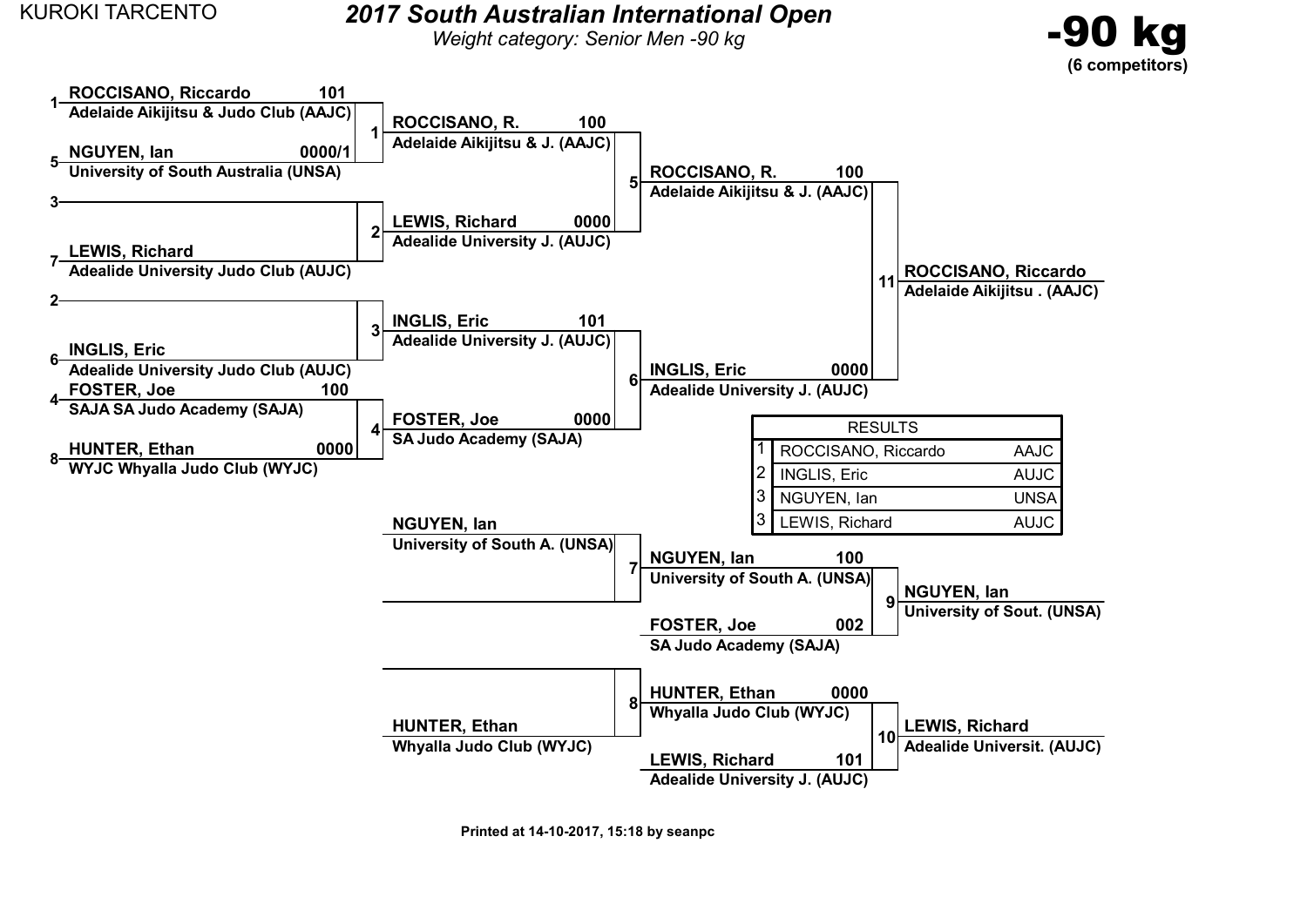BGJC SIMONS, Samuel

 $\overline{a}$ 

#### KUROKI TARCENTO 2017 South Australian International Open

Weight category: Senior Men Open





Printed at 14-10-2017, 16:7 by seanpc